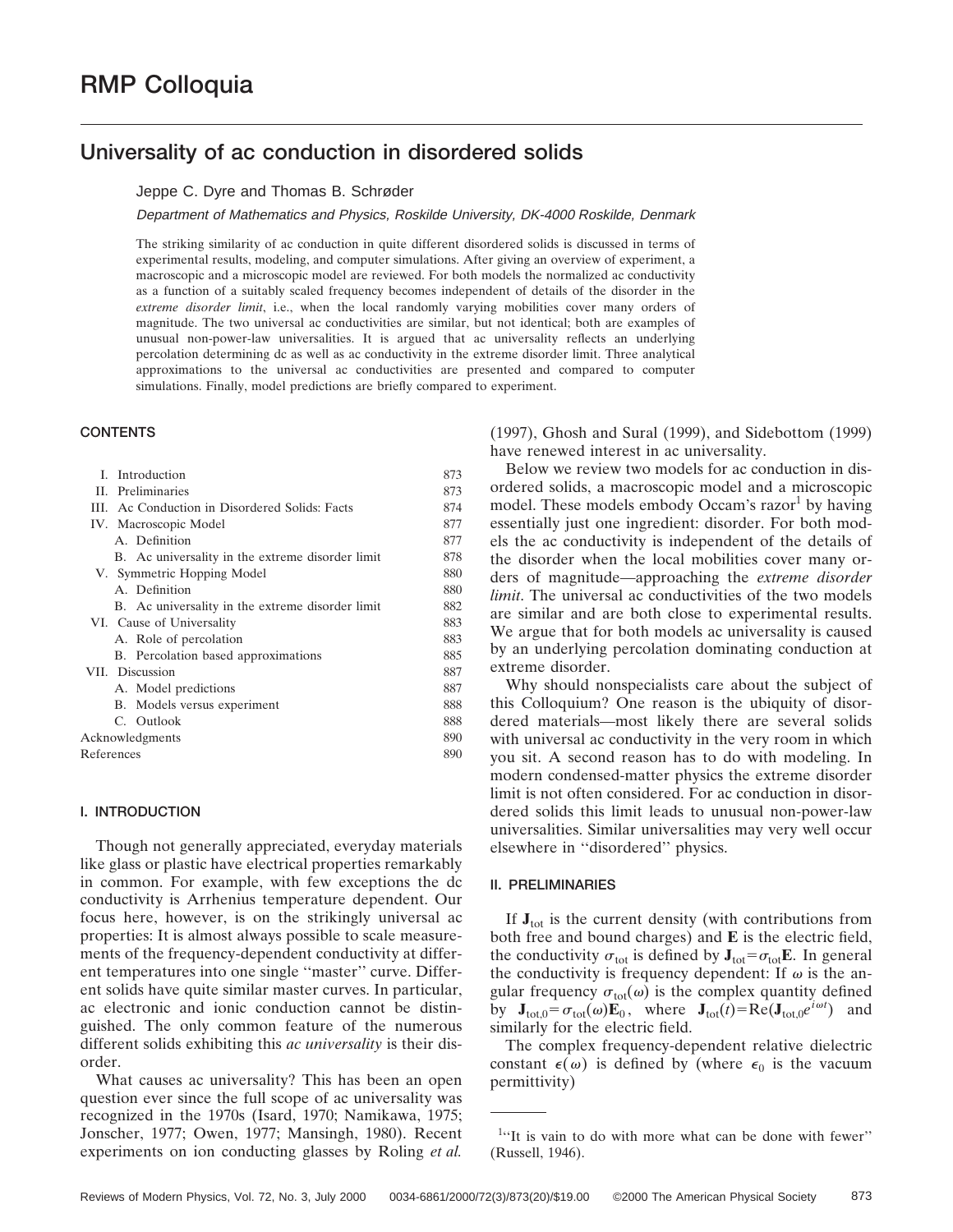$$
\sigma_{\text{tot}}(\omega) - \sigma_{\text{tot}}(0) = i\,\omega[\,\epsilon(\omega) - 1\,]\epsilon_0. \tag{1}
$$

If there are no free charges  $\sigma_{\text{tot}}(0)=0$  and  $\mathbf{J}_{\text{tot}}=\mathbf{P}$ , where **P** is the dipole density. In this case Eq. (1) reduces to the standard definition of the frequency-dependent dielectric constant:  $\mathbf{D}_0 = \epsilon(\omega) \epsilon_0 \mathbf{E}_0$ , where  $\mathbf{D}_0$  is the complex amplitude of the displacement vector  $\mathbf{D} = \epsilon_0 \mathbf{E} + \mathbf{P}$ .

The negative imaginary part of  $\epsilon(\omega)$  is referred to as the ''dielectric loss'' because it determines the dissipation in excess of the dc dissipation.<sup>2</sup> The dielectric loss in disordered solids usually exhibits a peak, much like that characterizing dielectric relaxation in dipolar liquids (Böttcher and Bordewijk, 1978).

At the frequencies of interest here (much below phonon frequencies,  $\omega \ll 10^{13}$  Hz) it is generally believed that the bound charge polarization may be regarded as instantaneous.3 This implies that the bound charge dielectric constant  $\epsilon_{\infty}$  is frequency independent. The bound charge contribution to  $\sigma_{tot}(\omega)$  is  $i\omega(\epsilon_{\infty}-1)\epsilon_0$ . The ac conductivity  $\sigma(\omega)$  is by definition the free charge carrier contribution to  $\sigma_{tot}(\omega)$ . Since  $\sigma_{tot}(\omega) = \sigma(\omega)$  $+i\omega(\epsilon_{\infty}-1)\epsilon_0$  Eq. (1) implies

$$
\sigma(\omega) - \sigma(0) = i\omega \left[ \epsilon(\omega) - \epsilon_{\infty} \right] \epsilon_0.
$$
 (2)

The real part of  $\sigma(\omega)$  is usually denoted by  $\sigma'(\omega)$ and the imaginary part by  $\sigma''(\omega)$ . Clearly,  $\sigma''(\omega) \neq 0$  reflects a phase difference between field and free charge current. Below phonon frequencies, whenever the conductivity is frequency dependent the charge carrier displacement always lags behind the electric field. This time lag is at most one-quarter of a period, so the current reaches its maximum *earlier* than the field, implying  $\sigma''(\omega)$ . In the language of electronics this reflects a capacitive response rather than an inductive one. Of course,  $\sigma'(\omega)$  is also positive because thermodynamics requires positive dissipation.

#### **III. AC CONDUCTION IN DISORDERED SOLIDS: FACTS**

Solids are classified into metal and nonmetals. A metal has a large weakly temperature-dependent dc conductivity, a nonmetal has a much smaller dc conductivity which, however, increases strongly with increasing temperature (Kittel, 1996). Only for disordered nonmetals is ac conduction different from dc observed far below phonon frequencies. As mentioned in the Introduction, these solids have quite similar ac conductivities, ''universality.'' Examples of solids with universal ac properties are ion conducting glasses (Owen, 1963; Tomozawa, 1977; Angell, 1990; Kahnt, 1991; Roling, 1998), amorphous semiconductors (Mott and Davis, 1979; Long, 1982; Elliott, 1990; Long, 1991), polycrystalline semiconductors (Kuanr and Srivastava, 1994), electron conducting polymers (Epstein, 1986; Jastrzebska, Jussila, and Isotalo, 1998), ion conducting polymers (Rozanski *et al.*, 1995), transition metal oxides (Namikawa, 1975; Mansingh, 1980; Suzuki, 1980), metal cluster compounds (van Staveren, Brom, and de Jongh, 1991), organicinorganic composites (Bianchi *et al.*, 1999), and doped single-crystal semiconductors at helium temperatures (where the disorder due to the random positions of the doping atoms becomes important) (Pollak and Geballe, 1961).

Figure 1 shows ac data for six different disordered solids, three ion conducting  $(a)$ – $(c)$  and three electron conducting  $(d)$ –(f) [Fig. 1(b) is actually for a highly viscous ionic melt just above the glass transition]. Clearly, the ac conductivities are quite similar. There are numerous other examples. While ion conduction is a classical barrier crossing process, electron conduction in disordered solids usually proceeds via quantum-mechanical tunneling between localized states (i.e., states with wave functions decaying exponentially in space). What do these conduction mechanisms have in common in disordered solids? The most likely answer is: very broad distributions of jump rates/tunneling rates/local mobilities (Dyre, 1988; Elliott, 1990). Below we study two models with such broad distributions and find that they roughly reproduce experiment.

Ac universality was first discovered for ion conducting oxide glasses. Taylor (1956, 1957, 1959) showed that the dielectric loss for different glasses fell on a single plot against scaled frequency. He also noted that the activation energy of the dc conductivity was the same as that of the frequency marking the onset of ac conduction. Subsequently, Isard (1961) relabeled Taylor's axis by plotting dielectric loss against the log of the product of frequency and dc resistivity, equivalent to the following representation:

$$
\tilde{\sigma} \equiv \sigma(\omega)/\sigma(0) = F\left(C\frac{\omega}{\sigma(0)}\right).
$$
\n(3)

Since then Eq. (3), which we shall refer to as "Taylor-Isard scaling,'' has been used by several authors. For instance, Taylor-Isard scaling was used by Scher and Lax (1973) in their famous papers on the continuous time random-walk approximation, by Balkan *et al.* (1985) for amorphous semiconductors, by Summerfield (1985) for hopping models solved in a certain approximation, and by van Staveren, Brom, and de Jongh (1991) for metal cluster compounds. Brom *et al.* (1998) discuss the generality of Taylor-Isard scaling for electron conducting disordered solids. For ion conducting glasses Taylor-Isard scaling was used recently by Kulkarni, Lunkenheimer, and Loidl (1998), and by Roling (1998).

Three examples of Taylor-Isard scaling are shown in Fig. 2. Figures 2(a) and (b) give the master curves for the data shown in Figs.  $1(a)$  and (d). Figure  $2(c)$  shows the master curves for eight different ion conducting glasses. The master curves in Fig. 2 are similar, but not identical. In all three examples the authors chose to fix the Taylor-Isard scaling constant *C* to be proportional to 1/*T*. As shown below [Eq. (7)], in general  $C \propto \Delta \epsilon$  where

<sup>&</sup>lt;sup>2</sup>Recall that the average power absorbed per unit volume is the real part of  $\sigma_{\text{tot}}(\omega)|\mathbf{E}_0|^2/2$ .

<sup>&</sup>lt;sup>3</sup>This is true in disordered solids only when one ignores secondary relaxations like those due to two-level tunneling systems important at very low temperatures.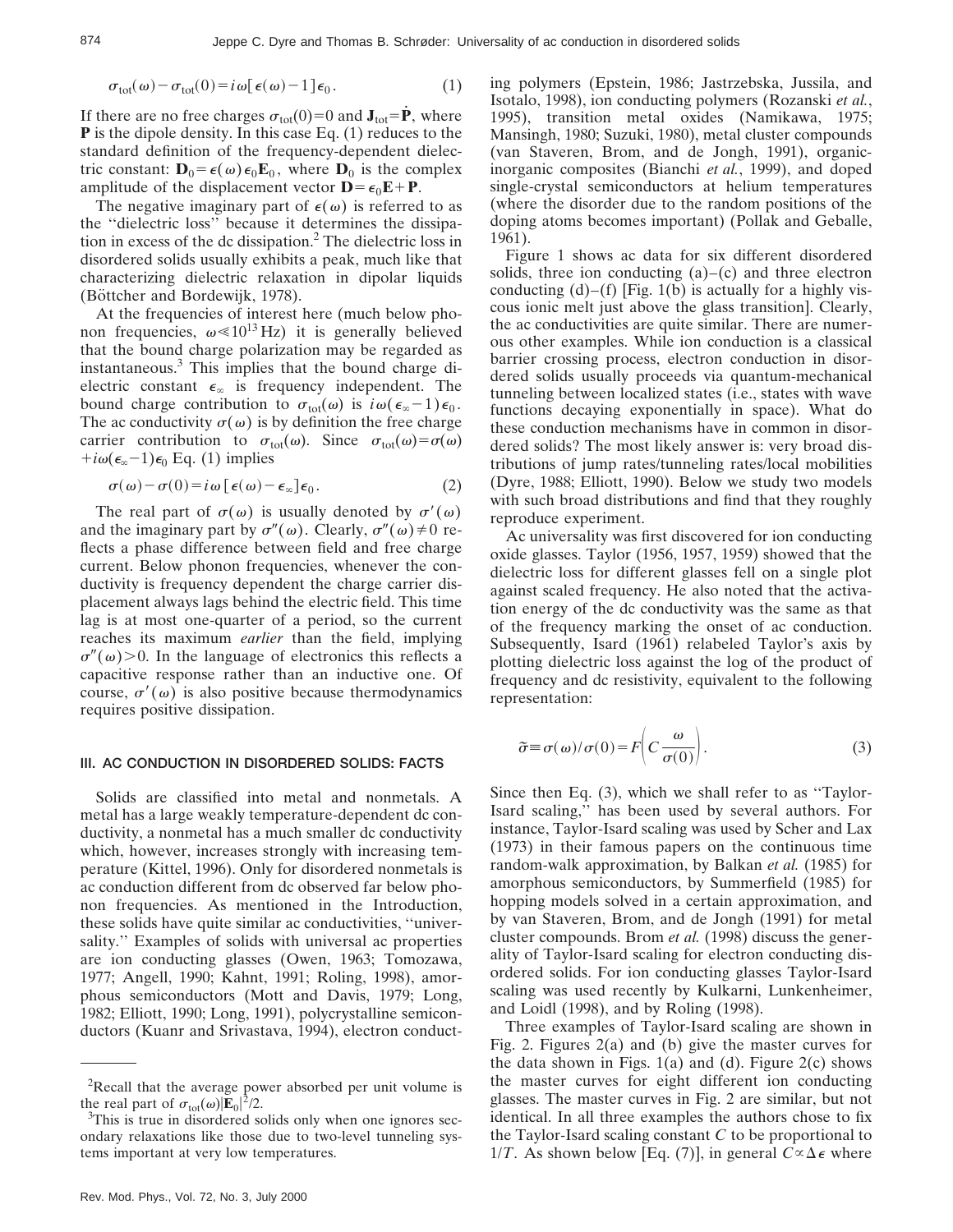

FIG. 1. Ac conductivity of typical ion  $(a)$ –(c) and electron  $(d)$ –(f) conducting disordered solids. Each figure shows a log-log plot of the real part of the conductivity as a function of frequency at various temperatures. At low frequencies the conductivity is constant, at high frequencies it follows an approximate power law with exponent below one. Data are shown for the following systems: (a)  $50\text{LiF}-30\text{KF}-20\text{Al}(PO_3)$ <sub>3</sub> glass (inset: real part of the dielectric constant as a function of frequency) (Kulkarni, Lunkenheimer, and Loidl, 1998). (b)  $0.4Ca(NO<sub>3</sub>)<sub>2</sub>–0.6KNO<sub>3</sub>$  highly viscous melt (Howell *et al.*, 1974). (c) Thermoplastic polyurethane doped with NH<sub>4</sub>CF<sub>3</sub>SO<sub>3</sub> (van Heumen *et al.*, 1995). (d) Poly(methylthiophene) (Rehwald, Kiess, and Binggeli, 1987). (e) Amorphous germanium film (inset: approximate power-law exponent —here labeled *s*—as a function of temperature) (Long and Balkan, 1980). (f) Polycrystalline diamond film (Fiegl *et al.*, 1994).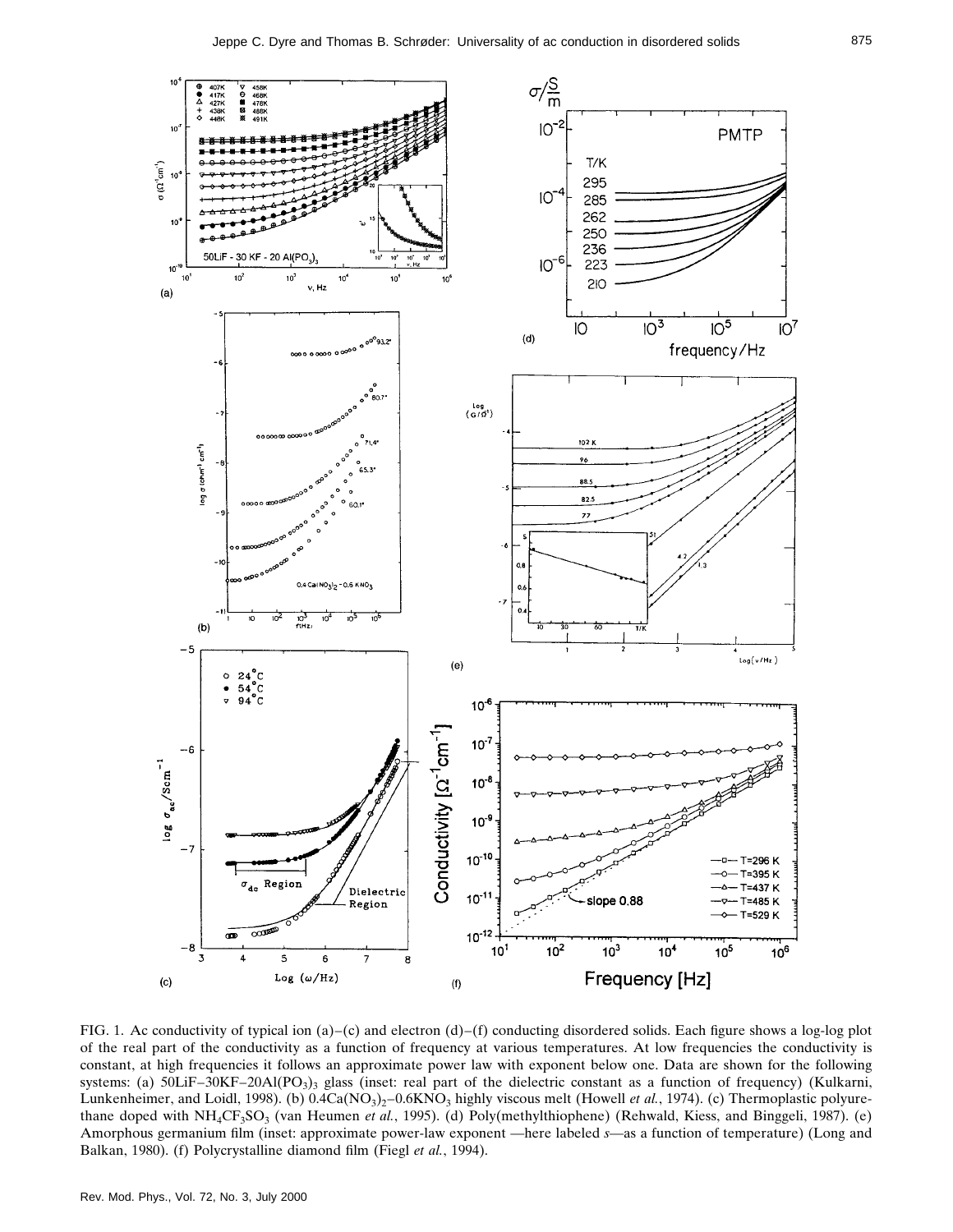

FIG. 2. Ac conductivity master curves. Each figure shows a log-log plot of the real part of the normalized ac conductivity [in the text denoted by  $\tilde{\sigma}'$ ] as a function of scaled frequency. (a) gives the master curve for the ion conducting glass data of Fig. 1(a) (Kulkarni, Lunkenheimer, and Loidl, 1998); (b) gives the master curve for the electron conducting polymer data of Fig. 1(d) (Rehwald, Kiess, and Binggeli, 1987); (c) gives master curves for data on eight different ion conducting oxide glasses (Roling, 1998).

 $\Delta \epsilon = \epsilon(0) - \epsilon_{\infty}$ ; thus choosing  $C \propto 1/T$  corresponds to assuming a "Curie law" for  $\Delta \epsilon$ . This law, however, is not always obeyed (Namikawa, 1975) so possibly even better master curves would have been achieved if no Curie law was assumed.

(1) The real part of the ac conductivity increases with frequency, the imaginary part is non-negative.

(2) At high frequencies  $\sigma'(\omega)$  follows an apparent power law,

$$
\sigma'(\omega) \propto \omega^n. \tag{4}
$$

(3) Deviations from this power law correspond to *n* increasing weakly with frequency.

(4) *n* is between 0.6 and 1.0.

(5) In a fixed frequency range *n* increases as temperature decreases and  $n \rightarrow 1.0$  for  $T \rightarrow 0$ .

(6) When there is no measurable dc conductivity *n* is close to 1.0.

(7) At low frequencies there is a gradual transition to frequency-independent conductivity.

(8) In a log-log plot the power-law regime of the ac conductivity is much less temperature dependent than the dc conductivity.

(9) When *n* is close to 1.0  $\sigma'(\omega)$  is almost temperature independent.

(10) The ac conductivity obeys *time-temperature superposition*, i.e., the shape of  $\sigma'(\omega)$  in a log-log plot is temperature independent. This makes it possible to construct a master curve. Time-temperature superposition applies also to  $\sigma''(\omega)$ .

(11) The shape of the master curve is roughly the same for all disordered solids (universality).

(12) Whenever  $\sigma(0)$  is measurable there is a dielectric loss peak.

(13) The onset of ac conduction takes place around the dielectric loss peak frequency  $\omega_m$ .

(14)  $\omega_m$  satisfies the Barton-Nakajima-Namikawa relation (Barton, 1966; Nakajima, 1972; Namikawa, 1975)

$$
\sigma(0) = p \Delta \epsilon \epsilon_0 \omega_m, \qquad (5)
$$

where *p* is a numerical constant of order 1. Experimental evidence for Eq. (5) is reproduced in Fig. 3.

(15) The dielectric loss strength  $\Delta \epsilon$  is much less temperature dependent than  $\omega_m$  or  $\sigma(0)$ , so Eq. (5) implies the rough proportionality

$$
\sigma(0) \sim \omega_m \,. \tag{6}
$$

(16)  $\sigma(0)$  and  $\omega_m$  are Arrhenius temperature dependent with the same activation energy.

Is not time-temperature superposition inconsistent with the finding that *n* depends on temperature? The answer is no because the power-law description is only approximate. Thus if temperature is lowered the master curve is displaced to lower frequencies (compare Fig. 1); at the same time  $n \rightarrow 1.0$  for measurements performed in a fixed frequency range. We conclude that the slope of the master-curve in a log-log plot—instead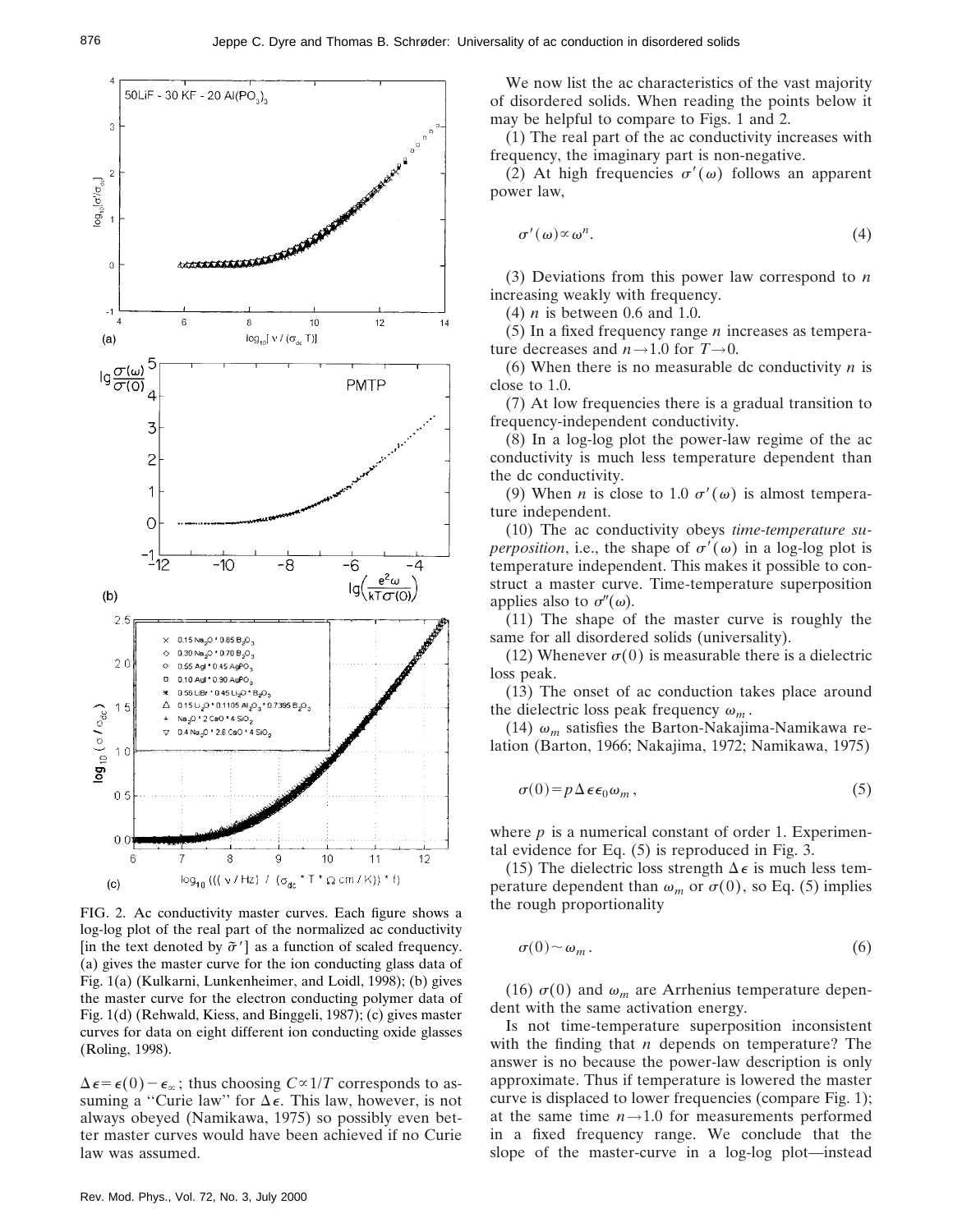

FIG. 3. Test of the Barton-Nakajima-Namikawa relation [Eq. (5), note that  $2\pi f_m = \omega_m$  for 40 different alkali ion conducting oxide glasses. The dashed line corresponds to  $p=1$  in Eq. (5), the solid line gives the best fit to data. These data from four different laboratories were compiled by Nakajima (1972) who presented a similar figure for 14 electron conducting transitionmetal oxide glasses.

of being constant as for an exact power-law—goes to one as scaled frequency goes to infinity.4

Time-temperature superposition makes it possible to determine the Taylor-Isard scaling constant *C* of Eq. (3) and derive the Barton-Nakajima-Namikawa relation. We first find *C* by proving the scaling recently proposed by Sidebottom (1999):

$$
\widetilde{\sigma} = F\left(\Delta \epsilon \epsilon_0 \frac{\omega}{\sigma(0)}\right). \tag{7}
$$

If  $\tilde{\omega}$  is the scaled frequency, the master curve  $\tilde{\sigma}(\tilde{\omega})$  is expanded to first order:  $\tilde{\sigma} = 1 + i \tilde{\omega} A$ . Since  $\sigma = \tilde{\sigma} \sigma(0)$ we have  $\sigma(\omega) = \sigma(0) + i \tilde{\omega} A \sigma(0)$ . On the other hand, Eq. (2) implies to first order in frequency  $\sigma(\omega) = \sigma(0)$  $+i\omega\Delta\epsilon\epsilon_0$ . Comparing these two expressions leads to  $\tilde{\omega} = A^{-1}[\Delta \epsilon \epsilon_0 / \sigma(0)] \omega$ , and consequently  $C = \Delta \epsilon \epsilon_0$  in Eq. (3) [the numerical value of *A* is of no significance in this proof] (Schrøder and Dyre, 2000).

Once Eq. (7) has been derived, the Barton-Nakajima-Namikawa relation Eq. (5) follows: Equation (2) implies  $\epsilon(\omega)$  –  $\epsilon_{\infty} \propto (\tilde{\sigma}$  – 1)/ $\tilde{\omega}$  which is a function of  $\tilde{\omega}$ . Thus the dielectric loss has its maximum at some particular temperature-independent value of  $\tilde{\omega}$ . Denoting this by  $\tilde{\omega}_m$ , we have from the above derivation of Eq. (7)  $A\tilde{\omega}_m = [\Delta \epsilon \epsilon_0 / \sigma(0)] \omega_m$ . This is precisely the required Eq. (5) if *p* is defined by  $1/p = A\tilde{\omega}_m$ . We cannot prove from general arguments, of course, the experimental finding that *p* is never far from one (Namikawa, 1975).

We finally note that there *are* exceptions to the above 16 points. There are solids where *n* is slightly larger than 1.0 (Lakatos and Abkowitz, 1971; Durand *et al.*, 1994; Cramer and Buscher, 1998). There are solids where the dc conductivity is not Arrhenius, for instance group-IV amorphous semiconductors (Mott and Davis, 1979) or fast ion conducting glasses (Angell, 1990). Finally, in some cases the conductivity is weakly frequency dependent much below  $\omega_m$  (Jonscher, 1996). In our opinion these are insignificant exceptions to the overall experimental picture, but this viewpoint is not universally accepted. Thus Elliott (1994), Macdonald (1997), and Ngai and Moynihan (1998) all emphasize the *differences* between various disordered solids. On the other hand, an experienced experimentalist in this field recently discontinued routine ac measurements because ''we always see more or less the same'' (Kremer, 1999). Why is that? Is there a simple way of understanding ac universality? These questions motivate the study of the two simple models in the following.

#### **IV. MACROSCOPIC MODEL**

The first model we consider assumes the disorder is present only on a macroscopic scale.

#### **A. Definition**

Any solid consisting of phases with different conductivity has an overall conductivity which increases with frequency (Maxwell, 1891; Wagner, 1913). This is because at high frequencies localized charge carrier motion makes it possible to take maximum advantage of well conducting regions, while at lower frequencies charge transport must extend over longer distances and is limited by bottlenecks of poorly conducting regions.

Consider a solid with spatially varying, frequencyindependent free charge conductivity  $g(\mathbf{r})$ , but uniform bound charge dielectric constant  $\epsilon_{\infty}$ . If **J** is the free charge current density and **D** the displacement vector, we have  $\mathbf{J}(\mathbf{r},t) = g(\mathbf{r})\mathbf{E}(\mathbf{r},t)$  and  $\mathbf{D}(\mathbf{r},t) = \epsilon_{\infty} \epsilon_0 \mathbf{E}(\mathbf{r},t)$ . Combining these equations with (i) the definition of the electrostatic potential  $\phi$  [**E**= $-\nabla \phi$ ], (ii) Gauss' law [ $\nabla \cdot$ **D**  $= \rho$ , where  $\rho$  is the free charge density], and (iii) the continuity equation  $\lceil \dot{\rho} + \nabla \cdot \mathbf{J} = 0 \rceil$ , leads to the following equation for  $\phi$  in a periodic field (Fishchuk, 1986; Dyre, 1993)

$$
\nabla \cdot \{ [i\omega \epsilon_{\infty} \epsilon_0 + g(\mathbf{r})] \nabla \phi \} = 0.
$$
 (8)

It is not difficult to show that when Eq. (8) is discretized one arrives at the circuit shown in Fig. 4 (Fishchuk, 1986; Dyre, 1993). All capacitors in the circuit are equal, proportional to  $\epsilon_{\infty} \epsilon_0$ , while the resistors are proportional to the local resistivity  $1/g(r)$ .

It is tempting to interpret the resistor currents as the free charge currents and the capacitor currents as the bound charge currents. This is not correct, however, because in that case according to Kirchhoff's current law there could be no charge accumulation at any node of the circuit, i.e., anywhere in the solid. So how is the

<sup>&</sup>lt;sup>4</sup>This all applies far below phonon frequencies. Around phonon frequencies there are various resonance phenomena and at even higher frequencies  $\sigma'(\omega)$  goes to zero fast enough that  $\int_0^\infty \sigma'(\omega) d\omega$  is finite (Kubo, 1957).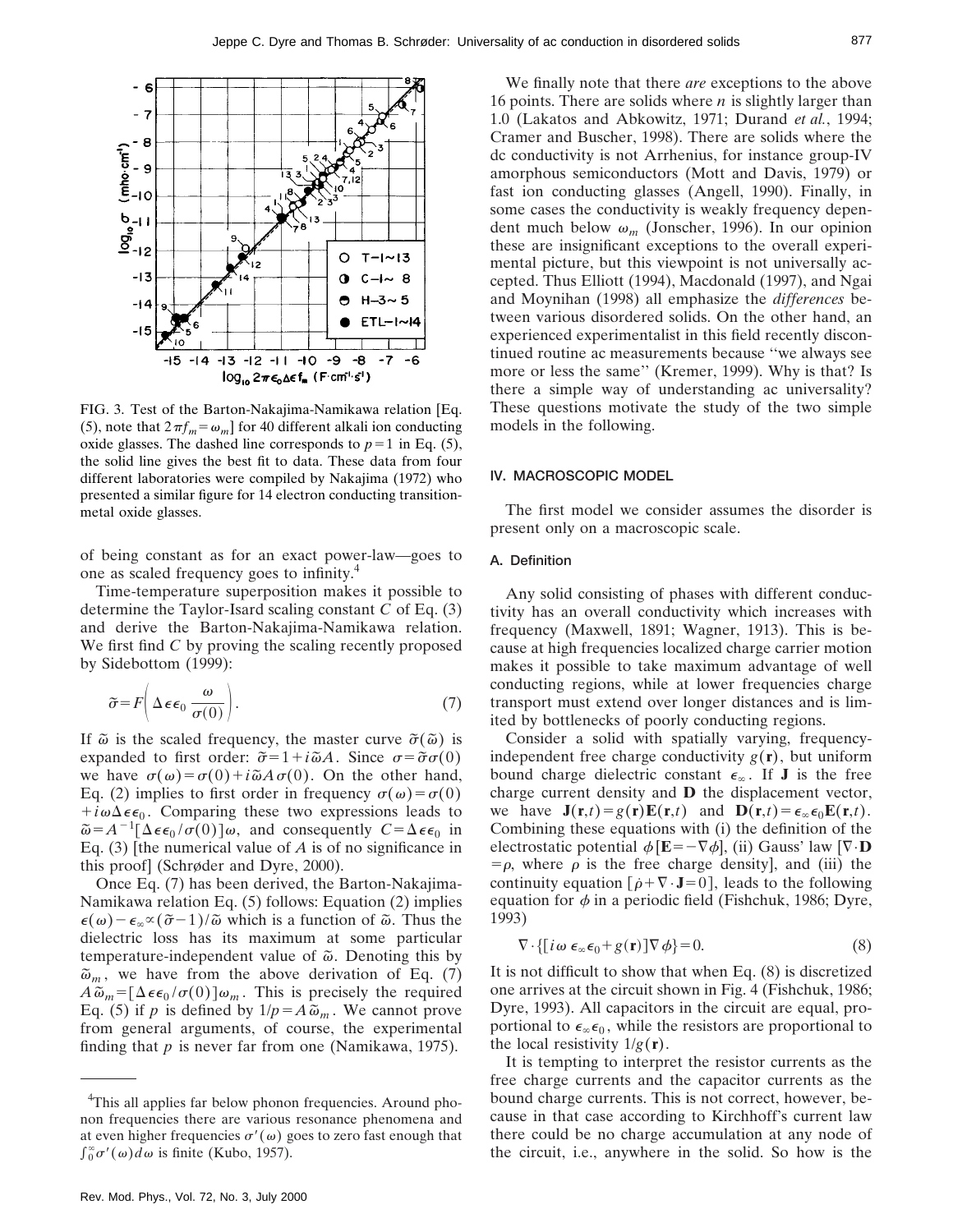

FIG. 4. Electrical equivalent circuit arising from the discretization of Eq. (8), the basic equation for an inhomogeneous solid in an ac electric field. This circuit and its higher dimensional analogs describe the macroscopic model (Fishchuk, 1986; Dyre, 1993). All capacitors are equal, proportional to the bound charge dielectric constant, while each resistor is proportional to the inverse free charge conductivity at the corresponding position in the solid. When the circuit is subjected to a potential difference applied to two opposing faces the electrostatic potentials at the nodes are found by solving Kirchhoff's equations. As shown in the text, the resistor currents are the free charge currents and the capacitor currents are Maxwell's displacement currents. The bound charge currents are only parts of this, the remainder is not associated with charge transport (Reitz, Milford, and Christy, 1993).

circuit to be interpreted? Surely, the resistor currents are the free charge currents—this follows simply from the definition of the resistors as being proportional to the local free charge resistivity. But the capacitor currents are less straightforward: The charge on any capacitor is the capacity ( $\propto \epsilon_{\infty} \epsilon_0$ ) times the potential drop across the capacitor. In a periodic field the current through the capacitor is therefore proportional to  $i\omega \epsilon_{\infty} \epsilon_0$  times the potential drop. Since the displacement vector is given by  $\mathbf{D} = \epsilon_{\infty} \epsilon_0 \mathbf{E}$  and the electric field is proportional to the potential drop, we see that the capacitor current is proportional to **D˙** . This time derivative is by definition *Maxwell's displacement current* (Reitz, Milford, and Christy, 1993). When the proportionality constants are properly included in the calculation one finds that the capacitor current is precisely the displacement current (Dyre, 1993). Note that the capacitors would be there even in the absence of bound charges, i.e., when  $\epsilon_{\infty} = 1.$ 

To extract the overall ac conductivity from the circuit one imagines a periodic potential applied across two opposing faces acting as electrodes. The average resistor current determines the free charge ac conductivity  $\sigma(\omega)$ . The admittance (i.e., the reciprocal of the impedance) between the electrodes is denoted by  $Y(\omega)$ . If L is the linear dimension of the circuit and *d* the spatial dimension,  $\sigma(\omega)$  is found by subtracting the capacitor

contribution to  $Y(\omega)$  (Fishchuk, 1986; Dyre, 1993):

$$
\sigma(\omega) = \frac{Y(\omega)}{L^{d-2}} - i\omega \epsilon_{\infty} \epsilon_0.
$$
\n(9)

The frequency dependence of  $\sigma$  is not due to the (subtracted) direct capacitor contribution to the overall admittance. Instead,  $\sigma(\omega) \neq \sigma(0)$  because the capacitors influence the node potentials which determine the resistor currents.

To realistically model a disordered nonmetal, the local free charge conductivity is taken to be Arrhenius temperature dependent:  $g = g_0 \exp(-\beta E)$  where  $\beta$  $=1/k_BT$  and *E* is the so-called activation energy. Conduction may be classical or quantum mechanical, it makes no difference in the present treatment. The solid disorder is reflected in  $g = g(r)$  being somehow random.<sup>5</sup> A random function typically has a correlation length beyond which values are essentially uncorrelated. If the discretization length is chosen as this correlation length, it makes good sense to assume the resistors are uncorrelated from link to link. This assumption allows the model to be uniquely defined by the activation energy probability distribution  $p(E)$ . By making this assumption we ignore the details of the ''microgeometry'' (Baskin *et al.*, 1997).

In one dimension the circuit is a series of *RC* elements and the calculation of  $Y(\omega)$  is straightforward. In particular, the circuit impedance at zero frequency is the sum of the individual resistors, implying  $\sigma(0)$  $=\langle g^{-1} \rangle^{-1}$  (Dyre, 1993). In more than one dimension the calculation of  $\sigma(\omega)$  involves solving Kirchhoff's circuit equations. This cannot be done analytically, even in the dc limit. In the high-frequency limit, however, the capacitor admittances are so large that they completely dominate, resulting in a spatially homogeneous electric field. Consequently, the average resistor current is determined by the average free charge conductivity, i.e.,  $\sigma(\infty) = \langle g \rangle$  (Dyre, 1993). Summarizing the exact results,

$$
d=1: \quad \sigma(0) = \langle g^{-1} \rangle^{-1},
$$
  
\n
$$
d \ge 1: \quad \sigma(\infty) = \langle g \rangle.
$$
 (10)

#### **B. Ac universality in the extreme disorder limit**

If temperature is lowered,  $\beta$  increases and the local conductivities cover more and more decades: The extreme disorder limit is approached.<sup>6</sup> Although not obvi-

<sup>&</sup>lt;sup>5</sup>A disordered solid is rarely random in the mathematical sense (Ziman, 1979). We here follow what has become a standard approach, namely to replace complexity by randomness. The rationale for doing so has been beautifully summarized by Wolynes (1992).

<sup>&</sup>lt;sup>6</sup>If *W* is a dimensionless measure of the degree of disorder,  $W \le 1$  corresponds to weak disorder while  $W \ge 1$  corresponds to strong disorder. The term ''extreme disorder'' is used here for the case  $ln(W) \ge 1$ . We prefer to speak of the extreme disorder limit, but mathematically, of course, this is the same as the strong disorder limit  $(W \rightarrow \infty)$ .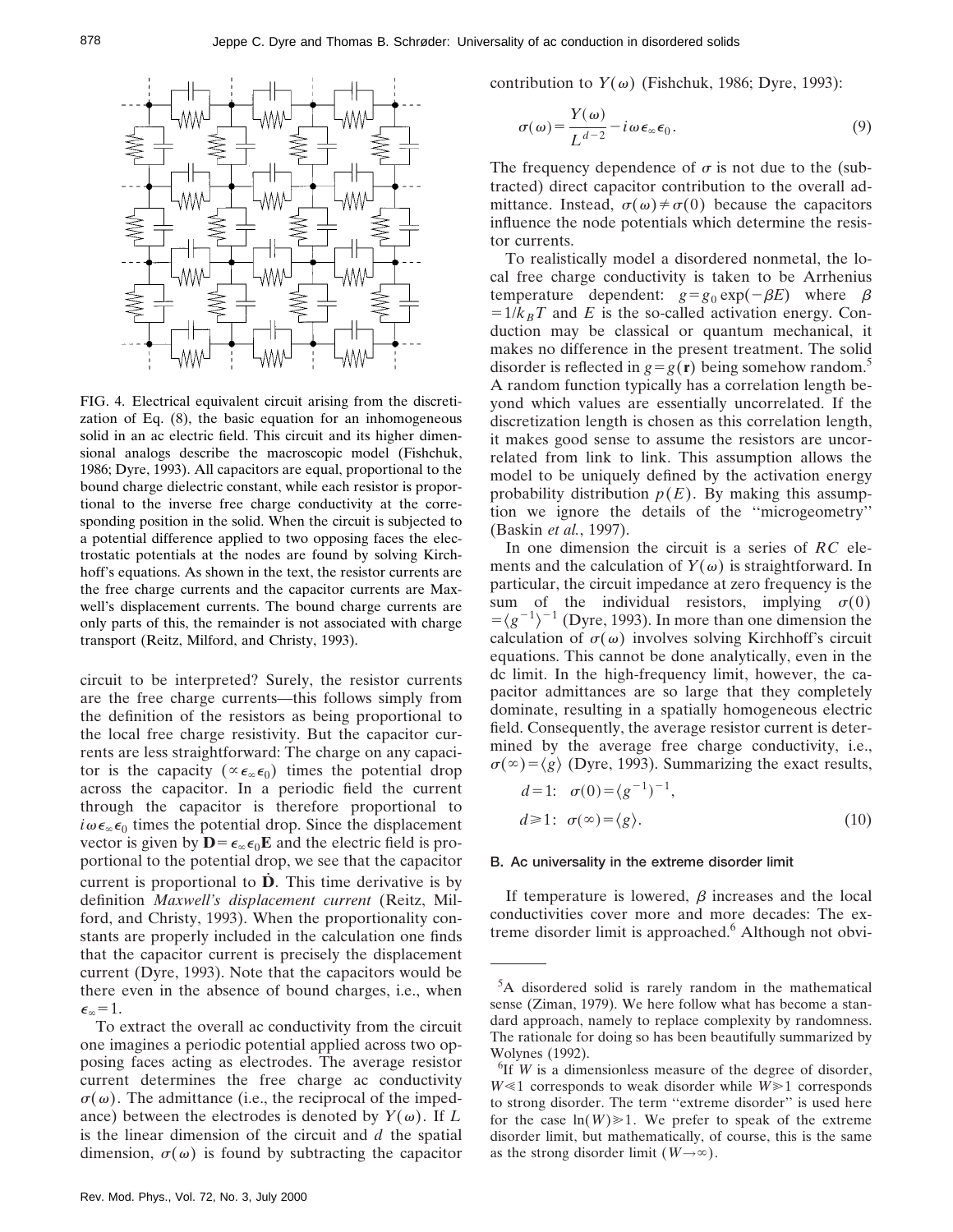ous *a priori*, it turns out that in this limit the ac conductivity in scaled units becomes independent of both  $\beta$  and *p*(*E*). This is *ac universality* as the term is used here for models. No rigorous mathematical proof of ac universality exists, but there is convincing evidence from three sources: (i) ac universality is predicted by analytical approximations; (ii) ac universality is found in computer simulations; and (iii) it is possible to physically understand the origin of ac universality. Points (i) and (ii) are considered below for the macroscopic model and in Sec. V for the symmetric hopping model. Point (iii) is discussed in Sec. VI for both models.

To find  $\sigma(\omega)$  we need to calculate the overall admittance of the circuit in Fig. 4. For this we shall use the effective-medium approximation (EMA), a standard technique for calculating average physical properties of random mixtures. The idea is to focus on one small part of the mixture and regard it as embedded in an effective medium with the average property. Then selfconsistency is required such that, on the average, the embedding in the effective medium has the same overall property as the effective medium itself (Landauer, 1978; Bergman and Stroud, 1992). This approximation was first used by Bruggeman (1935) for calculating the dielectric constant of mixtures of dielectrics, and for calculating the thermal and dc electrical conductivity of mixtures. The effective-medium approximation may also be used for calculating the bulk and shear moduli of a mixture of solids with different elastic properties (Berryman, 1980) or, as in the next section, the ac conductivity of a hopping model. The idea has even been used for calculating the quantum-mechanical average oneparticle Green's function for a disordered system, in this situation referred to as the ''coherent potential approximation'' (Economou, 1983).

According to the effective-medium approximation for randomly varying admittances *y* on a cubic lattice in *d* dimensions, the overall admittance is the same as that of a circuit of identical admittances  $y_m$ , where  $y_m$  is the solution (Kirkpatrick, 1973) of

$$
\left\langle \frac{y - y_m}{y + (d - 1)y_m} \right\rangle = 0.
$$
\n(11)

The brackets indicate averaging over the admittance probability distribution  $p(y)$ . To apply Eq. (11) to the macroscopic model, one substitutes the admittance of each *RC* element of Fig. 4,  $y \propto g(\mathbf{r}) + i \omega \epsilon_{\infty} \epsilon_0$ , into Eq. (11). Note that  $y_m$  becomes frequency dependent. Equation (9) implies  $y_m \propto \sigma(\omega) + i \omega \epsilon_{\infty} \epsilon_0$ . Thus the following equation for  $\sigma = \sigma(\omega)$  is arrived at (Fishchuk, 1986; Dyre, 1993):

$$
\left\langle \frac{g-\sigma}{g+(d-1)\sigma+d i\omega \epsilon_{\infty}\epsilon_0} \right\rangle = 0.
$$
 (12)

The brackets indicate averaging over *p*(*g*).

A straightforward calculation shows that in one dimension the dc conductivity is correctly predicted by Eq. (12). Equation (12) also correctly implies  $\sigma(\infty) = \langle g \rangle$  in any dimension: At very large frequencies the *relative* variation of the denominator is small. Consequently, the denominator may be regarded as a constant *C*, and Eq. (12) reduces to  $\langle [g-\sigma(\infty)]/C \rangle = 0$  which implies  $\sigma(\infty)$  $=\langle g \rangle$ .

It is possible to simplify Eq. (12) in the extreme disorder limit (Dyre, 1993). In terms of a suitably defined dimensionless frequency  $\tilde{\omega}$ , for any continuous finite width  $p(E)$  the normalized ac conductivity  $\tilde{\sigma}$  is the solution of

$$
\tilde{\sigma} \ln \tilde{\sigma} = i \tilde{\omega}.
$$
\n(13)

This equation was originally derived for the hopping model describing a dilute system of electrons tunneling between states randomly localized in space (Bryksin, 1980; Böttger and Bryksin, 1985; Long, 1991). Subsequently, Fishchuk (1986) derived Eq. (13) for the macroscopic model with ''box'' activation energy distribution  $[p(E)]$  flat with sharp cutoffs].

The effective-medium approximation universality equation, Eq (13), is easy to solve numerically. An accurate analytical approximation to the solution is available (Dyre, 1993); it is even possible to give an explicit integral representation of  $\tilde{\sigma}(\tilde{\omega})$  (Dyre and Jacobsen, 1995). The solution is constant at low frequencies ( $\tilde{\omega} \le 1$ ). At high frequencies ( $\tilde{\omega} \ge 1$ ) the real part of the conductivity follows an approximate power law with exponent  $n < 1$ which slowly goes to one as  $\tilde{\omega} \rightarrow \infty$  (Bryksin, 1980). Note that, while the ac conductivity at any finite temperature is constant at sufficiently high frequencies [Eq. (10)], the limit function  $\tilde{\sigma}(\tilde{\omega})$  diverges as  $\tilde{\omega} \rightarrow \infty$ .

How well do the effective-medium predictions hold? Figure 5 reproduces examples of simulations in two dimensions. Only *imaginary* frequencies (denoted by *s*) were used in these simulations.<sup>7</sup> This is a technical trick which simplifies calculations—at imaginary frequencies all numbers are real because the capacitor admittances are real. Figure 5(a) shows results for one activation energy distribution at different  $\beta$ 's, clearly converging as  $\beta \rightarrow \infty$ . The solid curves show the predictions of the effective-medium approximation at finite temperatures [Eq. (12) solved numerically]. Similar results are found for other distributions (Dyre, 1993). Figure 5(b) shows the ac conductivity for different distributions at  $\beta$ =160 (in dimensionless units). All distributions lead to the same ac conductivity, which is well represented by Eq. (13) (solid curve). A few simulations in three dimensions were presented by Dyre (1993) but extensive simulations are still lacking. The best results presently available seem to be those of Riedel and Dyre (1994) who,

<sup>7</sup> The ac conductivity is an *analytic* function of frequency. Consequently, a knowledge of this function on just one line in the complex plane by ''analytic continuation'' determines the function uniquely (Churchill and Brown, 1984). In particular, knowing the ac conductivity at imaginary frequencies determines it at real, physical frequencies.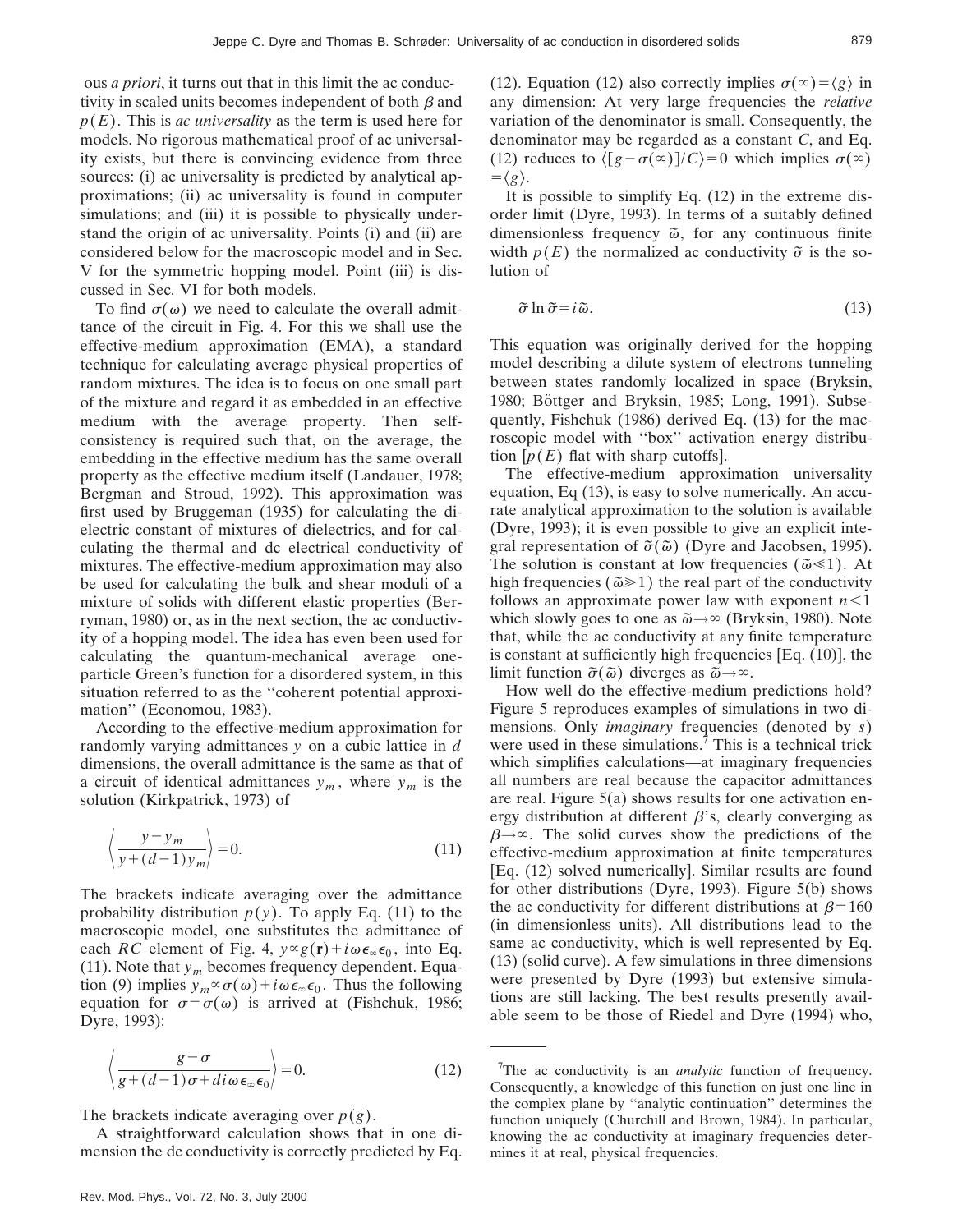

FIG. 5. Computer simulations of the macroscopic model's ac conductivity at *imaginary* frequencies in two dimensions [reproduced from Dyre (1993)]. (a) shows a log-log plot of  $\tilde{\sigma}$  as a function of scaled imaginary frequency *˜<sup>s</sup>* [scaling defined in Dyre (1993)] for the activation energy probability distribution  $p(E)=2E(0 \le E \le 1)$  at  $\beta$  equal to 5, 10, 20, 40, 80, 160 in order of increasing conductivity. The solid curves are the predictions of the effective-medium approximation at finite temperatures obtained by solving Eq. (12) numerically. (b) shows results for  $\tilde{\sigma}(\tilde{s})$  at  $\beta=160$  for the following six activation energy probability distributions: Asymmetric Gaussian  $(\triangle)$ , box  $(+)$ , Cauchy  $(0)$ , symmetric exponential  $(0)$ , power law with exponent  $-4$  ( $\Box$ ), and triangle ( $\nabla$ ). At extreme disorder all distributions have the same  $\tilde{\sigma}(\tilde{s})$ . The universal ac conductivity is well represented by the effective-medium approximation universality equation, Eq. (13), which is given by the solid curve.

using a recursive technique, found good agreement with Eq. (13) in the extreme disorder limit. In conclusion, the effective-medium approximation universality equation, Eq. (13), describes the universal ac conductivity of the macroscopic model well in two and, most likely, also in three dimensions.

#### **V. SYMMETRIC HOPPING MODEL**

The macroscopic model does not apply for solids that are strongly disordered on the atomic scale. We now consider a model with *microscopic* disorder. While the macroscopic model via Gauss' law includes all Coulomb interactions, to keep things simple these interactions are ignored in the below ''hopping'' model.



FIG. 6. Typical potential for a system described by the symmetric hopping model (random barrier model) in one dimension. The arrows indicate the two possible jumps for the charge carrier shown. The term ''symmetric'' refers to the fact that the jump rate is the same for jumps forwards and backwards across a given barrier. The symmetric hopping model corresponds to the discrete version of motion in this potential, where noninteracting charge carriers reside on a lattice defined by the minima. At low temperatures most time is spent close to energy minima. Occasionally, a charge carrier by chance acquires enough energy from the surrounding heat bath to jump into a neighboring minimum. If the barrier height is *E*, the probability per unit time for a jump is the attempt frequency times  $\exp(-\beta E)$ , where  $\beta=1/k_BT$ . At low temperatures the charge carrier almost always chooses the lowest barrier. This implies the ''bounce-back mechanism'': After one jump the next jump most likely goes back again (Kimball and Adams, 1978; Funke, 1993).

## **A. Definition**

The term hopping refers to sudden displacement of a charge carrier from one position to another close by (Böttger and Bryksin, 1985; Long, 1991). We shall only consider the simplest hopping model. This model has noninteracting charge carriers placed on a cubic lattice with only nearest-neighbor jumps allowed. The jump rates (jump probabilities per unit time) are assumed symmetric, i.e., the same for jumps forwards or backwards between two sites. The more general asymmetric hopping model has been studied as a model, e.g., for protein dynamics or viscous liquid flow [see Stein and Newman (1995) or Dyre (1995) and their references].

Figure 6 gives a one-dimensional example of the kind of potential leading to the symmetric hopping model (also referred to as the random barrier model). Each nearest-neighbor jump rate is given (Lidiard, 1957) by  $\Gamma = \gamma_0 \exp(-\beta E)$  where  $\gamma_0$  is the so-called attempt frequency and  $\beta = 1/k_B T$ .<sup>8</sup> The barrier to be overcome, the activation energy *E*, is assumed to vary randomly.

The symmetric hopping model may seem completely unrealistic for the following three reasons: (i) It ignores that charge carriers repel each other. (ii) It allows an arbitrary number of charge carriers at each site, but—

<sup>8</sup> For simplicity only hopping *over* a barrier is considered, but the model also describes quantum mechanical tunneling of localized electrons. In that case  $\beta$  is not inverse temperature but inverse wave-function size. In, e.g., amorphous semiconductors the electrons are localized at random positions, and the jump rates vary primarily because the jump distances vary. This situation may be described by, for the present model having jumps on a *regular* lattice, using the correct random position jump rate probability distribution.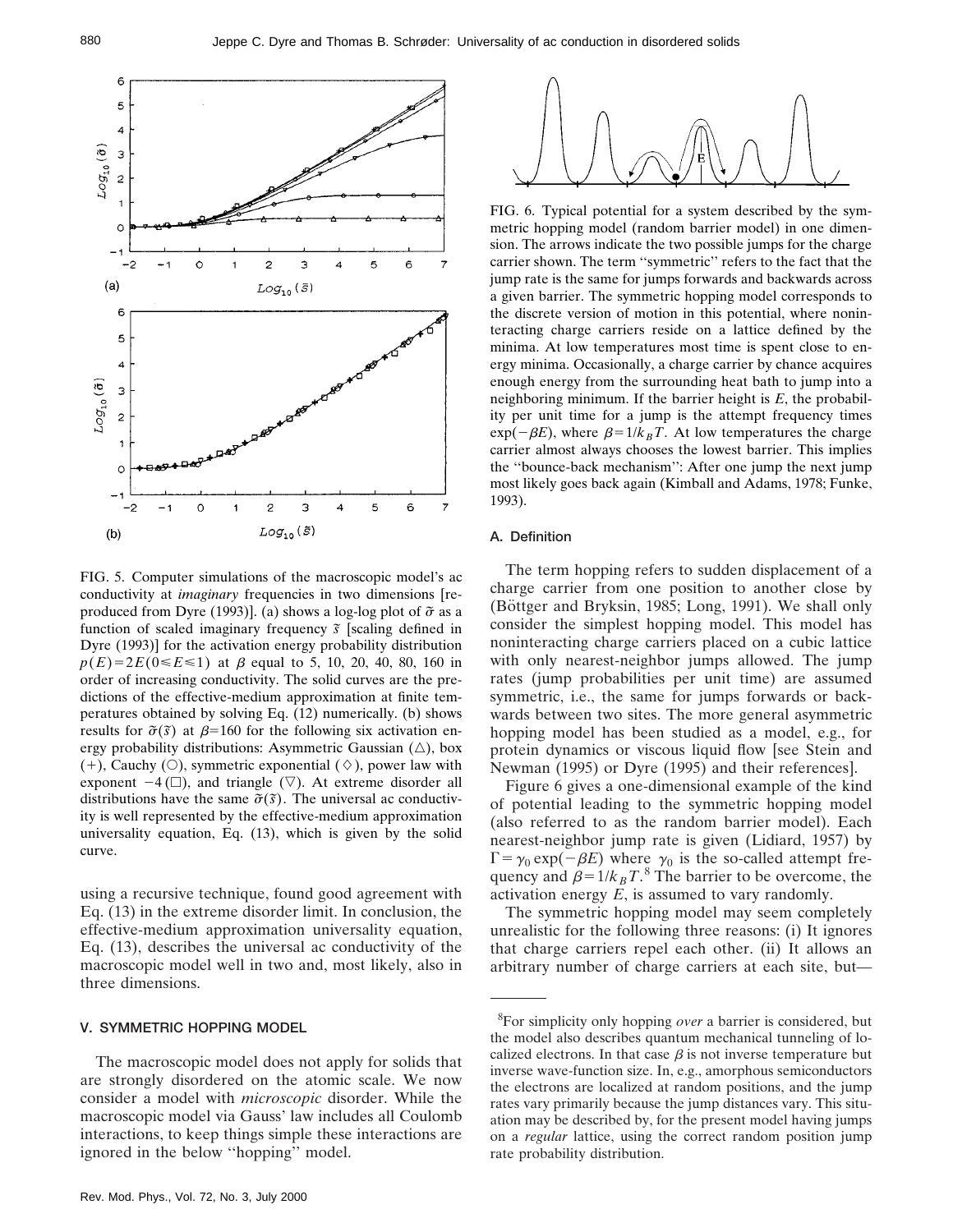whether the charge carriers are ions or localized electrons—there is room for just one at each site. (iii) It does not allow site energies to vary. A more realistic model has randomly varying site energies with room for just one charge carrier at each site. Surprisingly, when this ''Fermi model'' is linearized with respect to an external electric field, the resulting equations are the same as those of the symmetric hopping model (Miller and Abrahams, 1960; Butcher, 1974). This traditionally serves as the justification of the symmetric hopping model. The linearization, however, involves the nontrivial assumption that the occupation number (0 or 1) may be replaced by a continuous variable (Shklovskii and Efros, 1984). Although the connection to the ''Fermi'' model is not rigorous, we believe that in the extreme disorder limit it is likely that these two models have identical universal ac conductivities.

Because the charge carriers by assumption are noninteracting it is enough to consider the motion of just one of them. All relevant information is contained in the so-called *master equation* for the probability  $P_s$  to find the charge carrier at lattice site  $s$ ,  $P_s$  (van Kampen, 1981). If  $\Gamma(s, s') = \Gamma(s', s)$  is the rate of jumps between **s** and **s**<sup> $\prime$ </sup>—nonzero only for nearest neighbor sites—the hopping master equation (Butcher, 1974; Böttger and Bryksin, 1985; Haus and Kehr, 1987; Hughes, 1996) is

$$
\frac{d}{dt}P_s = \sum_{s'} \Gamma(s, s')(P_{s'} - P_s). \tag{14}
$$

From the values of the site probabilities at any given time Eq. (14) determines these probabilities at later times. Anyone who feels uncomfortable thinking about a time-dependent probability for one single charge carrier may instead imagine numerous noninteracting charge carriers hopping all over the lattice and *define P***<sup>s</sup>** as the number of charge carriers at site **s** relative to the total number. With this ensemble interpretation Eq. (14) describes the rate of change of average site occupations.

Equation (14) applies when there is no external electric field. In a nonzero field, jumps in the field direction are favored. The result is a net current. The *fluctuationdissipation theorem* expresses the frequency-dependent conductivity in terms of the equilibrium (i.e., zero-field) current autocorrelation function (Kubo, 1957; Becker, 1967). If *q* is charge and *n* is the charge carrier concentration, the fluctuation-dissipation theorem for a system of noninteracting charge carriers is

$$
\sigma(\omega) = \frac{nq^2}{k_B T} D(\omega),\tag{15}
$$

where the frequency-dependent diffusion constant  $D(\omega)$  is defined as the Laplace transform of the velocity autocorrelation function (below *v* is the velocity projected onto a fixed direction in space):

$$
D(\omega) = \int_0^\infty \langle v(0)v(t) \rangle e^{-i\omega t} dt.
$$
 (16)

At zero frequency Eq. (16) reduces to a well-known identity for the ordinary diffusion constant and Eq. (15) reduces to the so-called Nernst-Einstein relation (Becker, 1967).

How is velocity defined for a charge carrier that virtually still sits all the time and jumps in principle infinitely fast when it finally moves? The answer is that the velocity is a sum of delta functions. This causes no problems; the velocity autocorrelation function has a  $\delta(t)$ term but is otherwise continuous. A simple example is when all jump rates of Eq. (14) are equal. Jump directions are then uncorrelated and the velocity autocorrelation function is zero for  $t>0$ , thus proportional to  $\delta(t)$ . In this case  $D(\omega)$  is constant and Eq. (15) implies that the conductivity is frequency independent.

Kimball and Adams (1978) derived an expression for  $\sigma(\omega)$  valid for any hopping model, implying that it is always possible to write

$$
\sigma(\omega) = \sigma(\infty) - \sum_{n} \frac{A_n}{\gamma_n + i\omega},\tag{17}
$$

where  $A_n \ge 0$  and  $\gamma_n \ge 0$ . Utilizing Eqs. (15) and (17), Eq. (16) by inverse Laplace transformation implies that for  $t>0$ 

$$
\langle v(0)v(t) \rangle \le 0. \tag{18}
$$

In terms of the mean-square displacement  $\langle \Delta x^2(t) \rangle$ , Eq.  $(18)$  implies<sup>9</sup> that

$$
\frac{d^2}{dt^2} \langle \Delta x^2(t) \rangle \le 0.
$$
 (19)

Figure 7 illustrates the velocity autocorrelation function and the mean-square displacement. Physically, why is the velocity autocorrelation function negative for  $t > 0$ ? As noted Fig. 6, from any site the most likely jump is along the link with largest jump rate. The next jump is more likely to go back again than to any other site, because the link just jumped along generally has a large jump rate. This bounce-back mechanism (Kimball and Adams, 1978; Funke, 1993) explains why the velocity autocorrelation function is negative (and why the conductivity is frequency dependent).

We shall adopt the unit system in which the conductivity and the diffusion constant are both normalized such that on a homogeneous lattice with jump rate  $\Gamma$  one has  $\sigma = D = \Gamma$ . In analogy to Eq. (10) for the macroscopic model there are two exact results for the symmetric hopping model (Alexander *et al.*, 1981; Haus and Kehr, 1987):

$$
d=1: \sigma(0) = \langle \Gamma^{-1} \rangle^{-1},
$$
  
\n
$$
d \ge 1: \sigma(\infty) = \langle \Gamma \rangle.
$$
 (20)

<sup>9</sup>Squaring and averaging  $\Delta x(t) = \int_0^t v(t') dt'$  one arrives at  $\langle \Delta x^2(t) \rangle = \int_0^t \int_0^t \langle v(t')v(t'') \rangle dt' dt''$ . The time derivative of this function has two identical contributions, each eliminating one integral, and we find  $d/dt\langle\Delta x^2(t)\rangle = 2\int_0^t \langle v(t)v(t'')\rangle dt''$  $=2\int_0^t \frac{v(0)v(t'')}{dt''}$  [the last equality comes from substituting  $t'' \equiv t - t''$  and using the identity  $\langle v(t)v(t-t'')\rangle = \langle v(0)v(t'')\rangle$ . A second differentiation leads to  $d^2/dt^2 \langle \Delta x^2(t) \rangle$  $=2\langle v(0)v(t)\rangle.$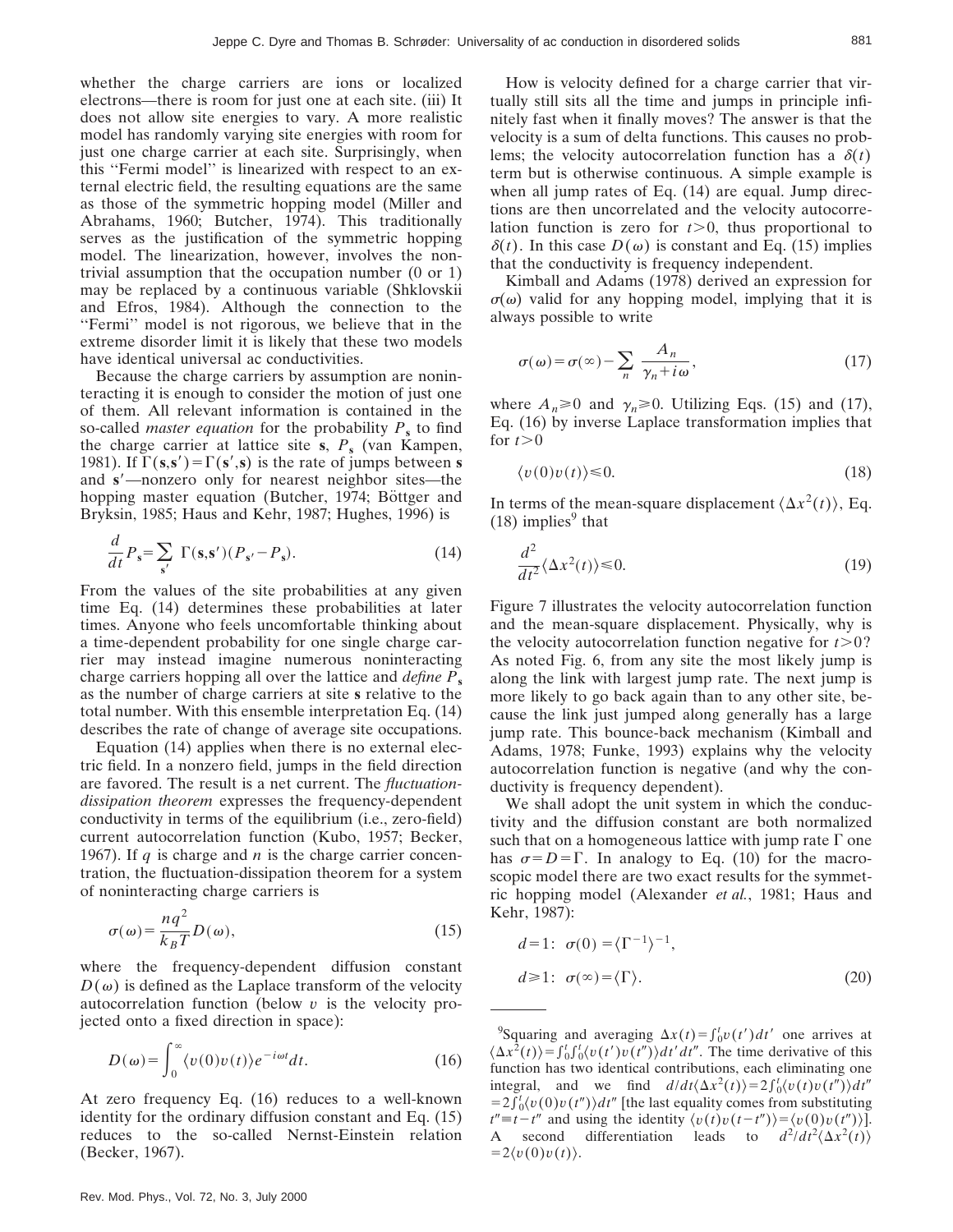

FIG. 7. Signatures of charge carrier motion in the symmetric hopping model. (a) shows the velocity autocorrelation function as a function of time. After one jump the next usually goes back again (Fig. 6). This ''bounce-back mechanism'' causes the velocity autocorrelation function to be negative for  $t > 0$  (it is always positive right at  $t=0$  where it is a delta function). (b) shows the mean-square displacement as a function of time. The bounce-back mechanism is reflected in the fact that the mean-square displacement is faster at short times than it would be if the long-time behavior extrapolated linearly to zero, as it does for random walks in a homogeneous solid.

#### **B. Ac universality in the extreme disorder limit**

It is not possible to calculate the ac conductivity analytically for the symmetric hopping model, but fortunately there is an effective-medium approximation also for this model. If  $\chi=\chi(\omega)$  is defined by the following *d*-dimensional integral over  $\mathbf{k}=(k_1,\ldots,k_d)$ :

$$
\chi = \int_{-\pi < k_j < \pi} \frac{i\omega}{i\omega + 2\sigma \left[d - \sum_j \cos k_j\right]} \frac{d\mathbf{k}}{(2\pi)^d},\qquad(21)
$$

the effective-medium approximation self-consistency equation for  $\sigma = \sigma(\omega)$  (Haus and Kehr, 1987) is

$$
\left\langle \frac{\Gamma - \sigma}{\Gamma + (d - 1)\sigma + \chi(\sigma - \Gamma)} \right\rangle = 0.
$$
 (22)

The brackets indicate averaging over the jump rate probability distribution  $p(\Gamma)$ . It is not difficult to show that Eq.  $(22)$  implies Eq.  $(20)$ , just as Eq.  $(12)$  implies Eq. (10).

Equation (22) may be simplified in the extreme disorder limit ( $\beta \rightarrow \infty$ ). The calculations are more involved than for the macroscopic model, but the result is the same (Dyre, 1994): In terms of a suitably defined dimensionless frequency  $\tilde{\omega}$ ,  $\tilde{\sigma}(\tilde{\omega})$  obeys the effective medium approximation universality equation, Eq. (13), independent of the activation energy probability distribution. Below two dimensions the effective-medium approximation does *not* lead to Eq. (13), though. This fact becomes



FIG. 8. Computer simulations of the symmetric hopping model in three dimensions at real frequencies (Schrøder and Dyre, 2000). The simulations were carried out by solving the hopping master equation using a new algorithm (Schrøder, 1999). (a) Real part of the ac conductivity in nonscaled units for the box distribution of activation energies  $[p(E)=1,$  $0 \le E \le 1$  at four different  $\beta$ 's. (b) The same data scaled according to Eq. (7), clearly converging to one single curve as  $\beta \rightarrow \infty$ . (c) Data for five different activation energy probability distributions at large  $\beta$ 's, showing universality. The solid curve is the prediction of the effective-medium approximation (EMA) universality equation, Eq. (13). As a guide to the eye dots are shown marking a line with slope one.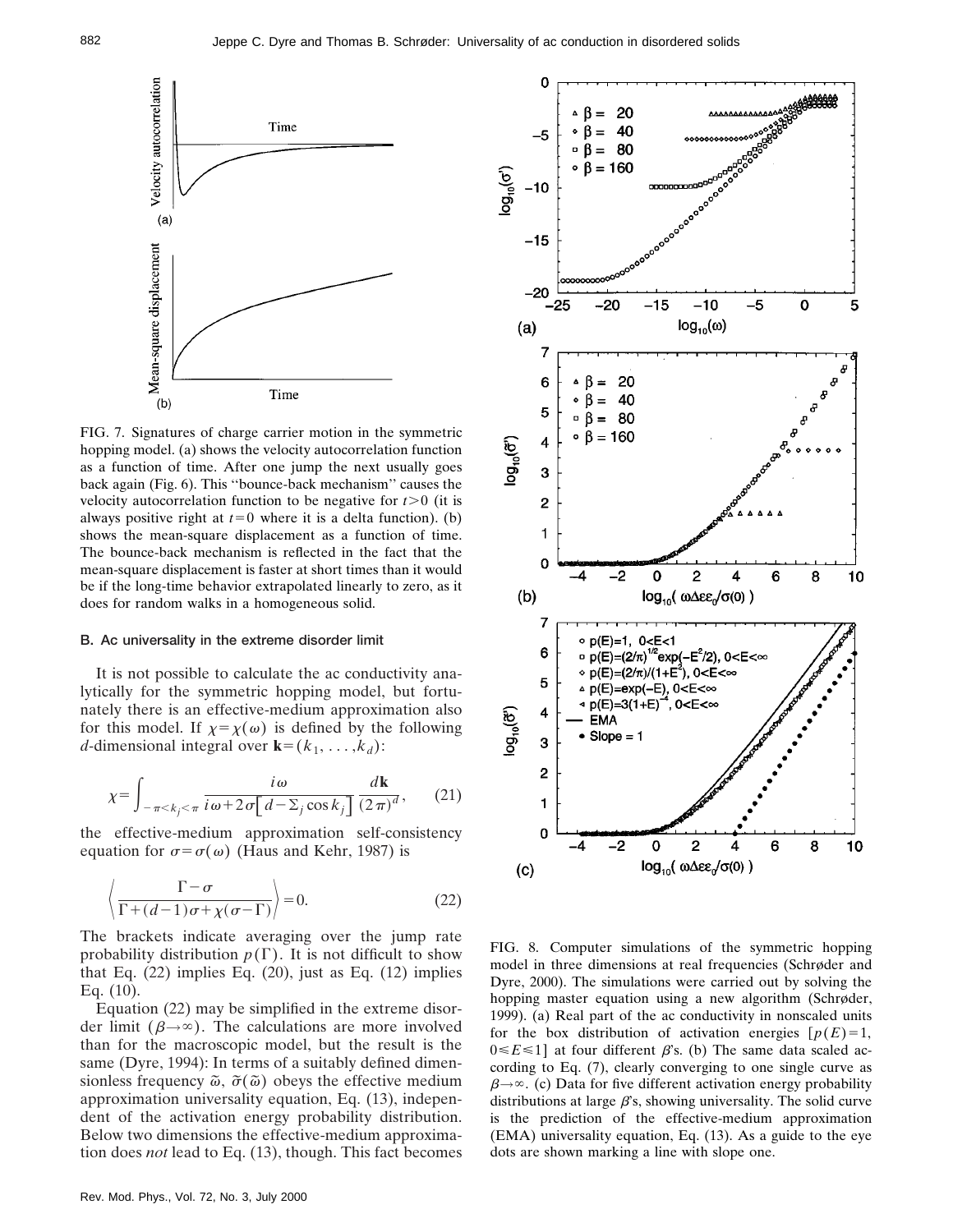important in the next section.

Figure 8 shows results from computer simulations ofthe symmetric hopping model. Figure 8(a) gives the ac conductivity as a function of frequency in nonscaled units for the box distribution of activation energies at different temperatures. Figure 8(b) shows how these data, when scaled according to Eq. (7), converge to universality as  $\beta \rightarrow \infty$ . Finally, Fig. 8(c) shows the ac conductivities for five different activation energy probability distributions at large  $\beta$ , clearly showing universality. In Fig. 8(c) the solid line gives the effective-medium approximation universality prediction, which is not quite accurate. In two dimensions this approximation is even less accurate (Dyre, 1994).

The first hints of ac universality for hopping are found in an interesting paper by Summerfield (1985). He discussed several specific hopping models for electronic conduction in amorphous semiconductors and made the following discovery: When solved in the extended pair approximation (Summerfield and Butcher, 1982) all models have almost the same [scaled] ac conductivity. Numerical results for an energy-dependent hopping model implied similar behavior. He referred to this phenomenon as ''quasi-universality.'' The quasi-universal ac conductivity was approximated by a constant plus a power law with exponent  $n=0.725$ .

## **VI. CAUSE OF UNIVERSALITY**

The macroscopic model and the symmetric hopping model both predict ac universality in the extreme disorder limit. The obvious question now is: What causes ac universality? Below, we present a physical picture of conduction in the extreme disorder limit and show how it implies ac universality. The scenario outlined builds on well-known insights gained during the last 30 years, but part of it is new and more speculative. The picture presented leads to two alternative analytic approximations to the universal ac conductivity, each applicable to either model.

## **A. Role of percolation**

We shall argue that in both models ac universality arises because percolation controls the conductivity in the extreme disorder limit. Let us briefly recall what percolation is (Broadbent and Hammersley, 1957; Isichenko, 1992; Stauffer and Aharony, 1992). Consider a cubic lattice in any dimension and suppose each nearest-neighbor link is randomly marked with probability *p*. When *p* is low few links are marked and connected clusters of marked links are small. Increasing *p* the average cluster size increases. At the so-called percolation threshold  $p_c$  an infinite cluster appears, the "percolation cluster." In two dimensions  $p_c=0.5$  exactly, in three dimensions  $p_c \approx 0.2488$  (Isichenko, 1992).

The percolation phenomenon is illustrated in Fig. 9. Figure 9(a) shows the situation below the threshold: It is not possible to follow the lines from one end of the figure to the other, so there is no infinite connected cluster



FIG. 9. Percolation in two dimensions. On an underlying square lattice (not shown) each nearest-neighbor link is marked black with probability *p*. (a) shows the case when *p* =0.4, which is below the percolation threshold ( $p_c$ =0.5 in two dimensions). It is not possible to follow marked links across the entire figure. In (b)  $p=0.6$  which is above the percolation threshold. This is reflected in the fact that it is now possible to find paths of marked links connecting opposite sides of the figure. The set of marked links stretching to infinity is termed the ''percolation cluster.'' In the text it is argued that the percolation phenomenon lies behind ac universality in both models.

of marked links (lines). Figure 9(b), on the other hand, is above the percolation threshold. Here it is possible to follow lines across the figure (check this yourself!).

We first show how the dc conductivity activation energy  $E_c$ , defined by  $\sigma(0) \propto \exp(-\beta E_c)$  at large  $\beta$ , for both models is determined from percolation arguments. In the dc limit the macroscopic model is described by a simple resistor network (the capacitors in Fig. 4, of course, play no role at zero frequency). When  $\beta$  is large the random resistors cover many decades. Imagine now the resistors marked in order of increasing resistance. Clearly, a dc current through marked resistors is possible only when the fraction of marked resistors exceeds *pc* . When this happens, due to the large spread of resistors, marking more resistors does not significantly change the admittance of the set of marked resistors. This admittance is dominated by the largest resistors among those marked just when percolation is reached (the ''bottlenecks''). In particular, the temperature de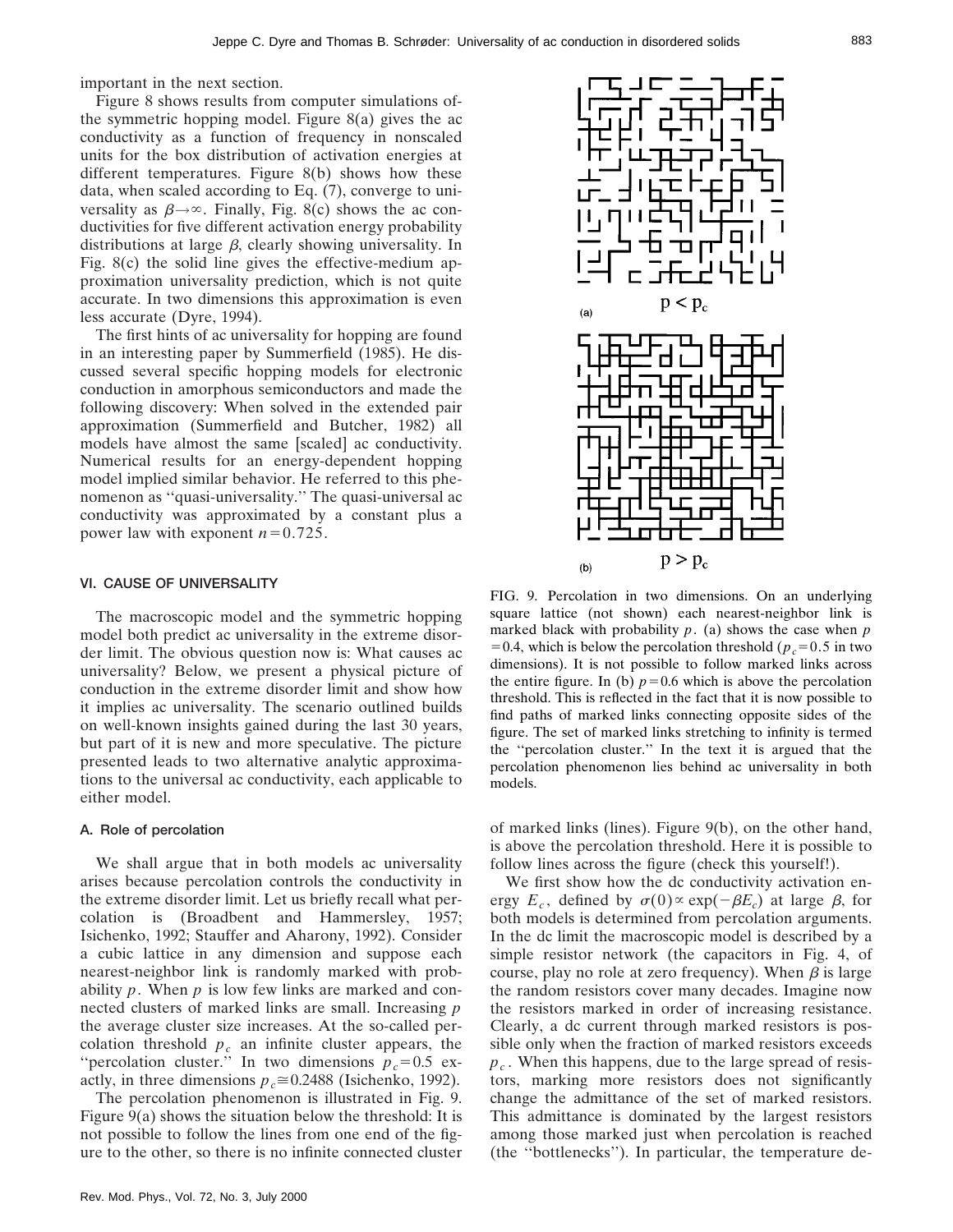pendence of the overall admittance is the same as that of the bottleneck admittances. The dc conductivity activation energy  $E_c$  is consequently determined by

$$
\int_0^{E_c} p(E)dE = p_c.
$$
\n(23)

Equation (23) was first derived by the above physical arguments (Ambegaokar, Halperin, and Langer, 1971; Shklovskii and Efros, 1971), and later proved rigorously (Tyč and Halperin, 1989).

Equation (23) is valid also for the symmetric hopping model: The main contribution to the (zero-field) meansquare displacement comes from charge carriers utilizing the links with the largest jump rates. Optimal charge carriers jump preferably on the percolation cluster, defined by marking links in order of decreasing jump rate until percolation. The optimal charge carriers must every now and then overcome the largest barriers on the percolation cluster. These barriers act as bottlenecks, so  $E_c$  of Eq. (23)—the energy of the largest barriers determines the rate of mean-square displacement. Via Einstein's equation  $\langle \Delta x^2(t) \rangle = 2Dt$  and the fluctuationdissipation theorem [Eq. (15), here used at zero frequency] we conclude that the activation energy of  $\sigma(0)$ is given by Eq. (23) also for hopping.

Before proceeding to discuss the origin of ac universality we must consider in somewhat more detail where the dc current flows. The problem is that the percolation cluster is a fractal and as such has zero bulk dc conductivity (Bouchaud and Georges, 1990). Thus besides the percolation cluster a tiny extra fraction of resistors/jump rates *must* also be involved in carrying the dc current. We shall term this enlarged cluster the ''fat percolation cluster.'' How large is it? Probably, it only involves adding extra links with activation energies a few  $k_B T$  above  $E_c$ , because adding more links cannot change the conductivity significantly (since these conduct poorly). Note that in the extreme disorder limit ( $\beta \rightarrow \infty$ ) the fat percolation cluster converges to the exact percolation cluster and the proof that  $E_c$  is given by Eq. (23) still holds.

Our main assumption is now that not only dc, but also ac conduction mainly takes place on the fat percolation cluster. We thus assume that ac contributions from finite isolated ''islands'' are unimportant in the extreme disorder limit. At this point we differ crucially from previous physical pictures relating ac conductivity to the underlying percolation (Zvyagin, 1980; Böttger and Bryksin, 1985; Hunt, 1995).

Starting by the macroscopic model, we ask: Why is conductivity frequency independent at low frequencies and what determines the onset of ac conduction? To answer these questions, recall that all capacitors in Fig. 4 are equal. At very low frequencies each capacitor has numerically smaller admittance than that of its partner resistor. If frequency is increased, an increasing number of capacitor admittances become numerically larger than the admittance of their resistor partner. Whenever this happens for a link (an *RC* element) we term it ''affected.'' The average resistor current changes only insignificantly as long as none of the affected links are on the fat percolation cluster (which carries almost all currents). When frequency is continuously increased, at some point links on the fat percolation cluster do become affected. The first of these are the bottlenecks, the links with the largest resistors. From there on, as frequency is further increased, more and more links on the fat percolation cluster are affected—the node potentials on the cluster change and so do the resistor currents: The conductivity becomes frequency dependent. The frequency marking onset of ac conduction is roughly proportional to the dc conductivity, because both are roughly proportional to the bottleneck admittance. This explains Eq. (6), the Barton-Nakajima-Namikawa relation's rough proportionality between dc conductivity and dielectric loss peak frequency (recall that the latter marks onset of ac conduction).

For a fixed range of frequencies around  $\omega_m$  the resistors of the affected links on the fat percolation cluster cover a corresponding range on a logarithmic scale. As  $\beta \rightarrow \infty$  these resistors involve only a narrow range of activation energies around  $E_c$ .  $\tilde{\sigma}$  is dimensionless and can therefore depend only on dimensionless variables. Quantities with energy in their dimension which  $\tilde{\sigma}$  might involve are  $E_c$ ,  $p(E_c)$ , and  $\beta$ . A change of the zero of the energy scale simply results in multiplication of conductivity and scaled frequency by constants. This does not change  $\tilde{\sigma}(\tilde{\omega})$  so  $\tilde{\sigma}$  cannot depend on  $E_c$ . Therefore  $\tilde{\sigma}$  can depend on  $p(E_c)$  only via the following dimensionless quantity:  $\tilde{p} = p(E_c)/\beta$ . As  $\beta$  diverges  $\tilde{p} \rightarrow 0$  and we have universality:  $\tilde{\sigma}$  becomes independent of both temperature and activation energy probability distribution. The only assumptions needed for this argument to work properly are that  $p(E)$  is smooth at  $E_c$  and that  $p(E_c)$ >0. Thus our reasoning does not apply to discontinuous situations like that of a binary inhomogeneous solid (Clerc *et al.*, 1990).

To understand ac universality for hopping we shall consider the equilibrium mean-square displacement of a charge carrier. First we note that in terms of this quantity the frequency-dependent diffusion constant is given (Scher and Lax, 1973) by $^{10}$ 

$$
D(\omega) = -\frac{\omega^2}{2} \int_0^\infty \langle \Delta x^2(t) \rangle e^{-i\omega t} dt.
$$
 (24)

As is easy to show, a linear mean-square displacement implies a frequency-independent diffusion constant. At long times the mean-square displacement indeed is linear in time. Consequently, the diffusion constant is frequency independent at sufficiently low frequencies.<sup>11</sup>

When  $\beta$  is large the dominant contribution to the mean-square displacement comes from random walks on the fat percolation cluster. As we have seen already,

<sup>&</sup>lt;sup>10</sup>An implicit convergence factor  $e^{-\epsilon t}$  (lim  $\epsilon \rightarrow 0$ ) is understood in the integral.

<sup>&</sup>lt;sup>11</sup>For given  $\omega$  the integral Eq. (24) is dominated by the contributions of  $\langle \Delta x^2(t) \rangle$  at times *t* given by  $\omega t \sim 1$  (Tauberian theorem).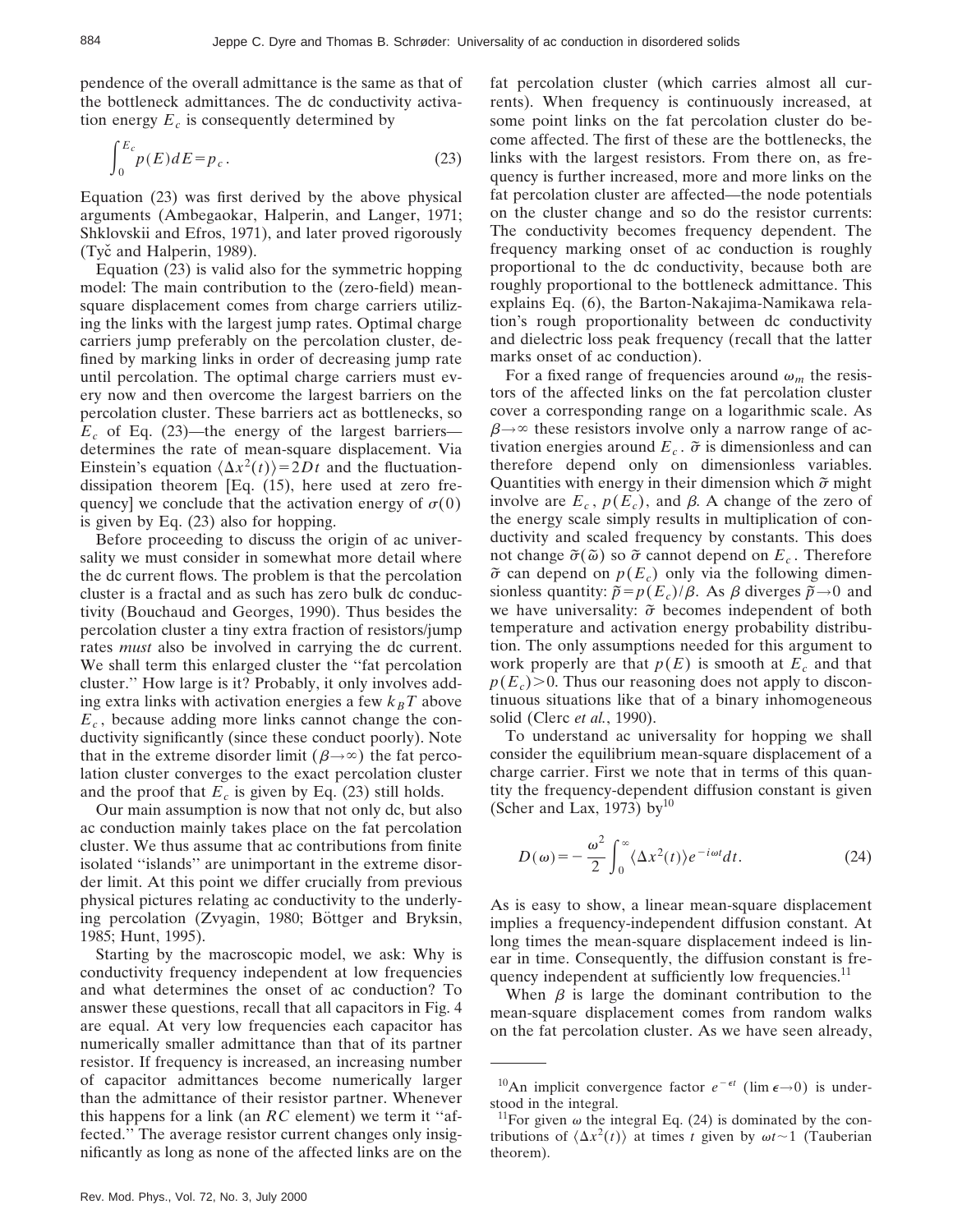the links with smallest jump rate  $\Gamma_c$  on this cluster (the bottlenecks) determine the rate of mean-square displacement at long times which in turn determines the dc conductivity. The bottlenecks, however, also determine the frequency marking onset of ac conduction,  $\omega_m$ : For a random walk on the fat percolation cluster many bottlenecks are passed in time *t* whenever  $\Gamma_c t \ge 1$ . At these long times the cluster ''looks'' homogeneous and the mean-square displacement is linear in time. Consequently, conductivity is frequency independent whenever  $\omega \ll \Gamma_c$ .<sup>11</sup> The mean-square displacement becomes nonlinear in time roughly when  $\Gamma_c t \sim 1$ , corresponding to frequencies  $\omega \sim \Gamma_c$ , because on that time scale random walks on the fat percolation cluster are limited to take place *between* bottlenecks and the cluster looks inhomogeneous. Since  $\sigma(0)$  and  $\omega_m$  are thus both roughly proportional to  $\Gamma_c$ , we now understand the origin of the Barton-Nakajima-Namikawa rough proportionality, Eq. (6), also for the hopping model.

From here on we argue much as for the macroscopic model. In a fixed range of frequencies around  $\omega_m$ , whenever  $\beta$  is large only links with activation energies close to  $E_c$  are important.  $\tilde{\sigma}$  can depend only on  $\tilde{p}$  $=p(E_c)/\beta$  which goes to zero in the extreme disorder limit. This establishes ac universality for the symmetric hopping model. Again, the only necessary assumptions are that  $p(E)$  is smooth at  $E_c$  and that  $p(E_c) > 0$ .

The term ''universality'' became part of the physics vocabulary in the 1970s with the renormalization group theory of critical phenomena, one of the major advances in theoretical physics after World War II (Wilson, 1983; Goldenfeld, 1992; Fisher, 1998). A second-order phase transition is characterized by a number of critical exponents. Universality refers to the fact that these exponents depend only on dimension and order-parameter symmetry, not on microscopic details. Ac universality is not associated with exact power laws. Despite this there is a connection to critical phenomena, because ac universality is caused by the underlying percolation, and percolation *is* a critical phenomenon [see, e.g., Isichenko (1992)].

Approaching any second-order phase transition there is a diverging correlation length. Is ac universality also associated with a diverging length? Consider first hopping and define  $l$  such that  $l^2$  is the mean-square displacement at  $t=1/\omega_m$ . In the effective-medium approximation *l* diverges as  $\beta \rightarrow \infty$ . This is confirmed by computer simulations (Schrøder, 1999). Presumably, *l* is proportional to the correlation length of the fat percolation cluster (Bouchaud and Georges, 1990; Baskin *et al.*, 1997). This identification makes it possible to define *l* also for the macroscopic model, and even for this model associate ac universality with a diverging correlation length.

The existence of a length diverging as  $\beta \rightarrow \infty$  implies that ac universality is probably robust to rather extensive modifications of the two models, for instance by allowing resistors/jump rates which are not uncorrelated from link to link. As long as the resistors/jump rates have a finite correlation length we expect there is ac universality in the extreme disorder limit.

## **B. Percolation based approximations**

To calculate the universal ac conductivity in either model the effective-medium approximation introduces a homogeneous effective medium. Although this approximation works well for the macroscopic model it is less successful for hopping. Is it possible to construct better approximations by making use of the above physical picture of conduction in the extreme disorder limit? We shall attempt to do this in two steps, each time developing an approximation applicable to both models. We argue simultaneously for both models. In the dc limit, in fact, the two models are mathematically equivalent,  $12$ because in steady state the master equation (14) may be identified with Kirchhoff's current law if probability is identified with potential and jump rate with inverse resistance (Miller and Abrahams, 1960).

Computer simulations have shown that at extreme disorder the dc current follows almost one-dimensional paths (Brown and Esser, 1995). A naive approach is to regard these ''conducting paths'' as strictly onedimensional. For both models links with activation energies larger than  $E_c$  are outside the fat percolation cluster and contribute little to the conductivity. Thus we arrive at the *percolation path approximation* (PPA): ''The universal ac conductivity is equal to that of the extreme disorder limit of a one-dimensional model with a sharp upper cutoff in the activation energy probability distribution.''

It is easy to apply this approximation to the macroscopic model, because the one-dimensional analog of Fig. 4 is exactly solvable. The percolation path approximation for the universal ac conductivity thus found (Dyre, 1993) is

$$
\tilde{\sigma} = \frac{i\,\tilde{\omega}}{\ln(1 + i\,\tilde{\omega})}.\tag{25}
$$

This mathematical expression (thin dashed line in Fig. 10) was first derived as the continuous time random walk approximation to a simple hopping model (Dyre, 1988). Equation (25) gives a slightly more pronounced frequency dependence of the conductivity than the solution of the effective-medium approximation universality equation, Eq. (13).

To apply the percolation path approximation to hopping, the ac conductivity in one dimension with a sharp activation energy cutoff must be calculated in the extreme disorder limit. This can only be done approximately. Dyre and Schrøder (1996) showed that the effective-medium approximation *in one dimension* represents simulations there very well and leads to the following equation:

 $12$ Note that this fact explains why Eq. (23) for the dc conductivity activation energy  $E_c$  applies to both models.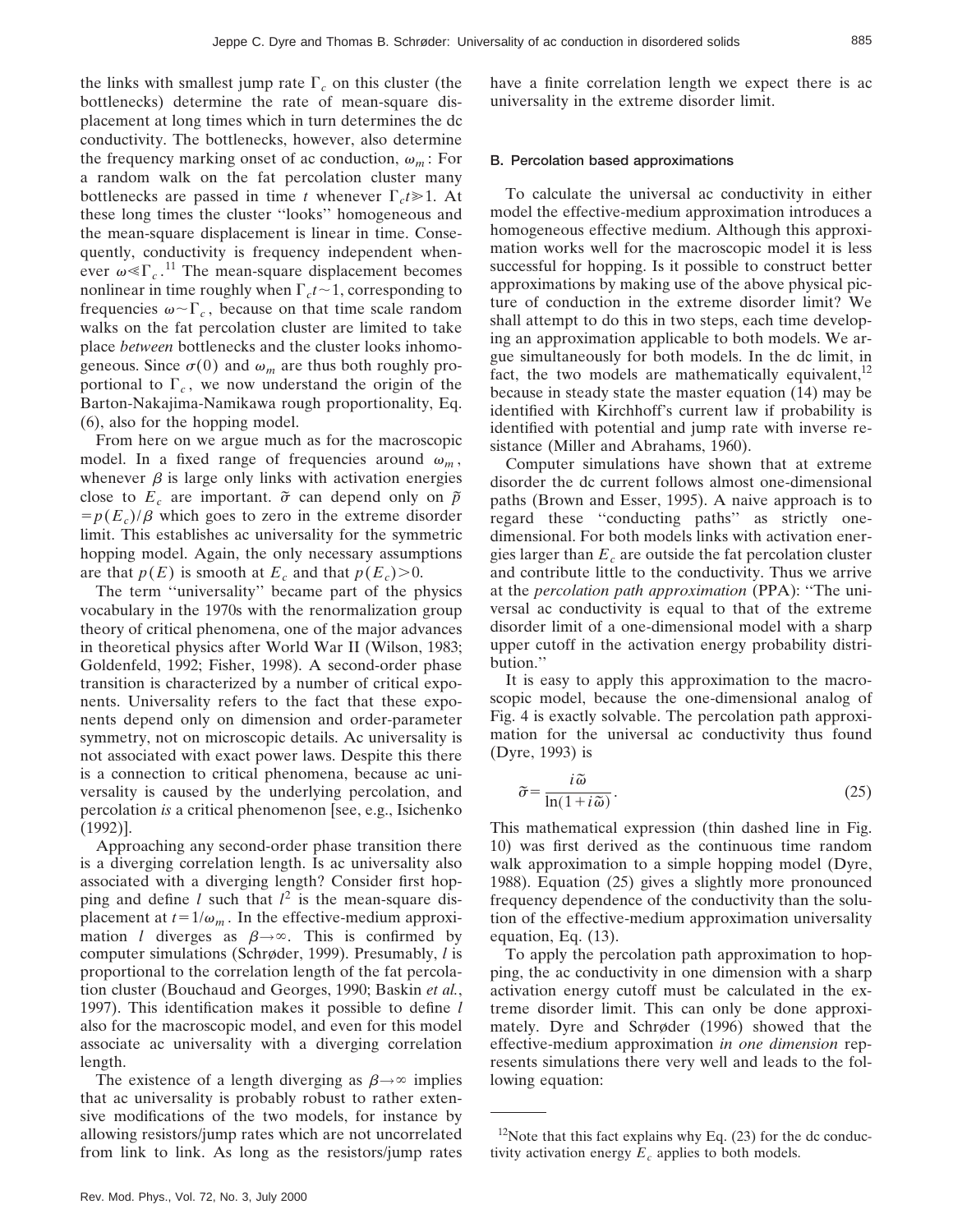

FIG. 10. Real parts of the four approximate analytical expressions for the universal ac conductivities of the two models (Table I) derived in: the effective-medium approximation (EMA), the percolation path approximation (PPA), and the diffusion cluster approximation (DCA). The frequency scaling is here defined such that all four curves coincide at  $log_{10}(\tilde{\sigma}^{\prime})$  $=0.5$ . As a guide to the eye, dots are shown marking a line with slope one. All four expressions follow an approximate power law at high frequencies with an exponent which converges to one from below as frequency goes to infinity.

$$
\sqrt{\tilde{\sigma}}\ln(1+\sqrt{i\tilde{\omega}\tilde{\sigma}})=\sqrt{i\tilde{\omega}}.\tag{26}
$$

This is the percolation path approximation for hopping. Compared to the effective-medium approximation universality equation [Eq. (13)—applicable in two and more dimensions], Eq. (26) gives a somewhat less pronounced frequency dependence of the conductivity (thin solid line in Fig. 10).

The effective-medium approximation and the percolation path approximation are opposite extremes. The former views conduction as spatially homogeneous, the latter views it as strictly one-dimensional. In reality, conduction takes place on some complex subset of the fat percolation cluster which we term the *diffusion cluster*.

How to define the diffusion cluster? Consider the dc limit. Not all links on the fat percolation cluster carry current—there are dead ends. Removing these leaves us with the so-called backbone (Stauffer and Aharony, 1992). The backbone, which in ordinary threedimensional space has dimension 1.7, includes loops, however. Thus many pairs of sites are connected by two or more different paths on the backbone. In the extreme disorder limit one of these paths is by far most favorable. The backbone should therefore be further diluted by removing inefficient paths. A lower limit to this dilution is given by the set of ''red bonds,'' those with the property that if one is removed the backbone is broken into two parts. The set of red bonds has dimension 1.1. This set is not connected, however, so the diffusion cluster must be larger. We thus expect for the diffusion cluster dimension  $d_0$ :

$$
1.1 < d_0 < 1.7. \tag{27}
$$

To calculate  $\tilde{\sigma}$  in the *diffusion cluster approximation* (DCA), the effective-medium approximation is now applied to conduction on the diffusion cluster. For the macroscopic model this leads to Eq. (13), which applies in the extreme disorder limit whenever  $d_0$  > 1 (Dyre, 1993). For hopping the situation is different. When  $d_0$  $<$ 2 the hopping effective-medium approximation does *not* lead to Eq. (13). Instead, the following expression is arrived at (Schrøder and Dyre, 2000):

$$
\ln \tilde{\sigma} = \left(\frac{i\tilde{\omega}}{\tilde{\sigma}}\right)^{d_0/2}.\tag{28}
$$

A mathematically similar equation was derived by Zvyagin (1980) by arguments referring to percolation theory's finite cluster size statistics. The thick dashed line in Fig. 10 shows the solution of this equation for  $d_0$  $=1.35$ , the value which best fits hopping simulations (Schrøder and Dyre, 2000). All four approximate expressions for the universal ac conductivities of the two models are summarized in Table I.

Figure 11 compares the three approximations to hopping simulations, giving (Dyre and Schrøder, 1996) the apparent frequency exponent *n* as a function of  $log_{10}(\tilde{\sigma}')$ . The diffusion cluster approximation gives the best fit to the numerical data. Recalling that the diffusion cluster approximation for the macroscopic model is equal to the effective-medium approximation universality equation, Eq. (13), which works well, our conclusion is simple: The diffusion cluster approximation works well for both models.

TABLE I. Ac universality equations.

|                                                    | Macroscopic model                                                             | Symmetric hopping model                                                                           |
|----------------------------------------------------|-------------------------------------------------------------------------------|---------------------------------------------------------------------------------------------------|
| Effective-medium approximation <sup>a</sup> (EMA)  | $\tilde{\sigma}$ ln $\tilde{\sigma} = i\tilde{\omega}$                        | $\tilde{\sigma}$ ln $\tilde{\sigma} = i\tilde{\omega}$                                            |
| Percolation path approximation <sup>b</sup> (PPA)  | $\widetilde{\sigma} = \frac{i\widetilde{\omega}}{\ln(1+i\widetilde{\omega})}$ | $\sqrt{\tilde{\sigma}} \ln(1 + \sqrt{i \tilde{\omega} \tilde{\sigma}}) = \sqrt{i \tilde{\omega}}$ |
| Diffusion cluster approximation <sup>c</sup> (DCA) | $\tilde{\sigma}$ ln $\tilde{\sigma} = i\tilde{\omega}$                        | $\ln \tilde{\sigma} = \left(\frac{i\tilde{\omega}}{\tilde{\sigma}}\right)^{d_0/2}$                |

 $^{\text{a}}$ Equation (13).

 ${}^{\text{b}}$ Equations (25) and (26).

 ${}^{\text{c}}$ Equations (13) and (28).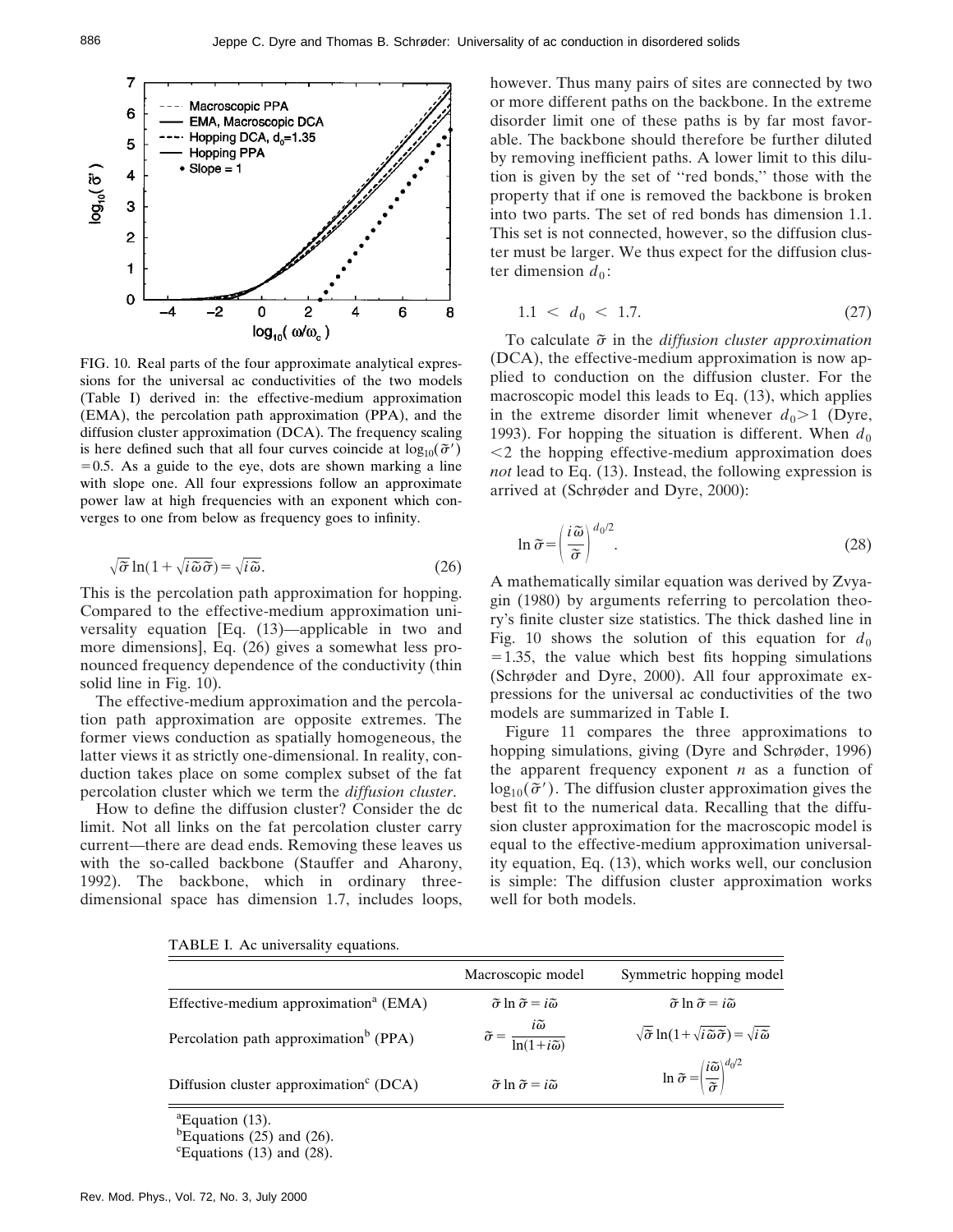

FIG. 11. The apparent power-law exponent  $n \equiv d \ln \tilde{\sigma}^{\prime}/d \ln \tilde{\omega}$ plotted as a function of  $log_{10}(\tilde{\sigma}')$  for the universal ac conductivity of the symmetric hopping model simulations [numerical data of Fig. 8(c)] [reproduced from Schrøder and Dyre (2000)]. The curves show the predictions of the effective medium approximation (EMA), the percolation path approximation (PPA), and the diffusion cluster approximation (DCA). The numerical data are best fitted by the diffusion cluster approximation with  $d_0=1.35$  (dashed line, almost hidden by data points).

From a philosophical point of view one may wonder why the diffusion cluster approximation, which makes use of the effective-medium approximation, works better for hopping than the latter approximation itself. The reason is that the effective-medium approximation assumes an effective spatial homogeneity. This is done in a self-consistent manner to represent the actual inhomogeneity. But the fact remains that conduction in the extreme disorder limit *is* highly inhomogeneous. The diffusion cluster approximation takes this into account by assuming conduction effectively takes place in a lower dimension. This is the crucial idea. From there it is obvious to use the effective-medium approximation to find the ac conductivity in this lower dimension.

## **VII. DISCUSSION**

We have treated the two models on equal footing in order to focus on their common features. It should be emphasized, however, that while the symmetric hopping model and related models have been used extensively for many years, the macroscopic model was, and still is, less commonly used.

Before discussing model predictions and how they compare to experiment, let us briefly put things into a historical perspective. As mentioned in the Introduction, ac universality was generally recognized in the 1970s. Already in the 1950s, however, it was discovered that ion conducting oxide glasses have all more or less the same ac properties (Taylor 1956, 1957, 1959). At that time two models were proposed: (i) Stevels (1957) and Taylor (1956, 1959) assumed that ions jump between the minima of a random potential deriving from the random network structure of the glass (Zachariasen, 1932); (ii) Isard (1961) regarded the glass as a mixture of two phases with different conductivity. Little progress was made with either model, however, towards explaining ac universality. Note the close relationship between these early models and the two models discussed in this Colloquium.

For a long time it was believed that time-temperature superposition (the existence of a temperature-independent master curve) implies that any distribution of activation energies must be *narrow* compared to  $k_B T$ (Taylor, 1959; Owen, 1963; Isard, 1970; Tomozawa, 1977). This belief was apparently confirmed by two further experimental facts: (i) The dc conductivity is *not* non-Arrhenius as naively expected if a broad range of activation energies is involved. (ii) The Barton-Nakajima-Namikawa rough proportionality  $\sigma(0) \sim \omega_m$ [Eq. (6)] apparently implies that ac conduction is due to processes with the same activation energy as dc conduction. This is all wrong. Ironically, we now know that ac universality—and thereby time-temperature superposition—applies only when the range of activation energies is *wide* compared to  $k_B T$ . At the same time, everything *appears* to be controlled by just one activation energy, the  $E_c$  of Eq. (23) identified by percolation theory.

# **A. Model predictions**

Let us compare the assumptions of the two models. The symmetric hopping model assumes disorder on a microscopic scale, while the macroscopic model only assumes disorder on length scales large enough that a local conductivity may be defined. The symmetric hopping model ignores Coulomb interactions, while the macroscopic model takes these fully into account via Gauss' law. Finally, the electric field is assumed spatially homogenous in the hopping model whereas it varies throughout space in the macroscopic model [determined by Eq. (8)]. Despite these important differences, both models predict ac universality in the extreme disorder limit and the two universal ac conductivities are similar.

Three approximations to the universal ac conductivity of either model have been developed. Computer simulations show that for both models the best fit is provided by the diffusion cluster approximation [for the macroscopic model, of course, the effective-medium and the diffusion cluster approximations give the same universal  $\tilde{\sigma}(\tilde{\omega})$ ]. The four analytical expressions derived (Fig. 10) and Table I) have the following in common: At low frequencies ( $\tilde{\omega} \ll 1$ ) conductivity is frequency independent, at high frequencies ( $\tilde{\omega} \ge 1$ )  $\tilde{\sigma}'(\tilde{\omega})$  follows an approximate power law with exponent  $n < 1$ . It can be shown that for all four expressions the exponent is approximately given by

$$
\tilde{\omega} \geq 1: \quad n = 1 - \frac{\alpha}{\ln \tilde{\omega}}.\tag{29}
$$

One finds  $\alpha=2$  for the effective-medium approximation, as well as for the macroscopic percolation path and the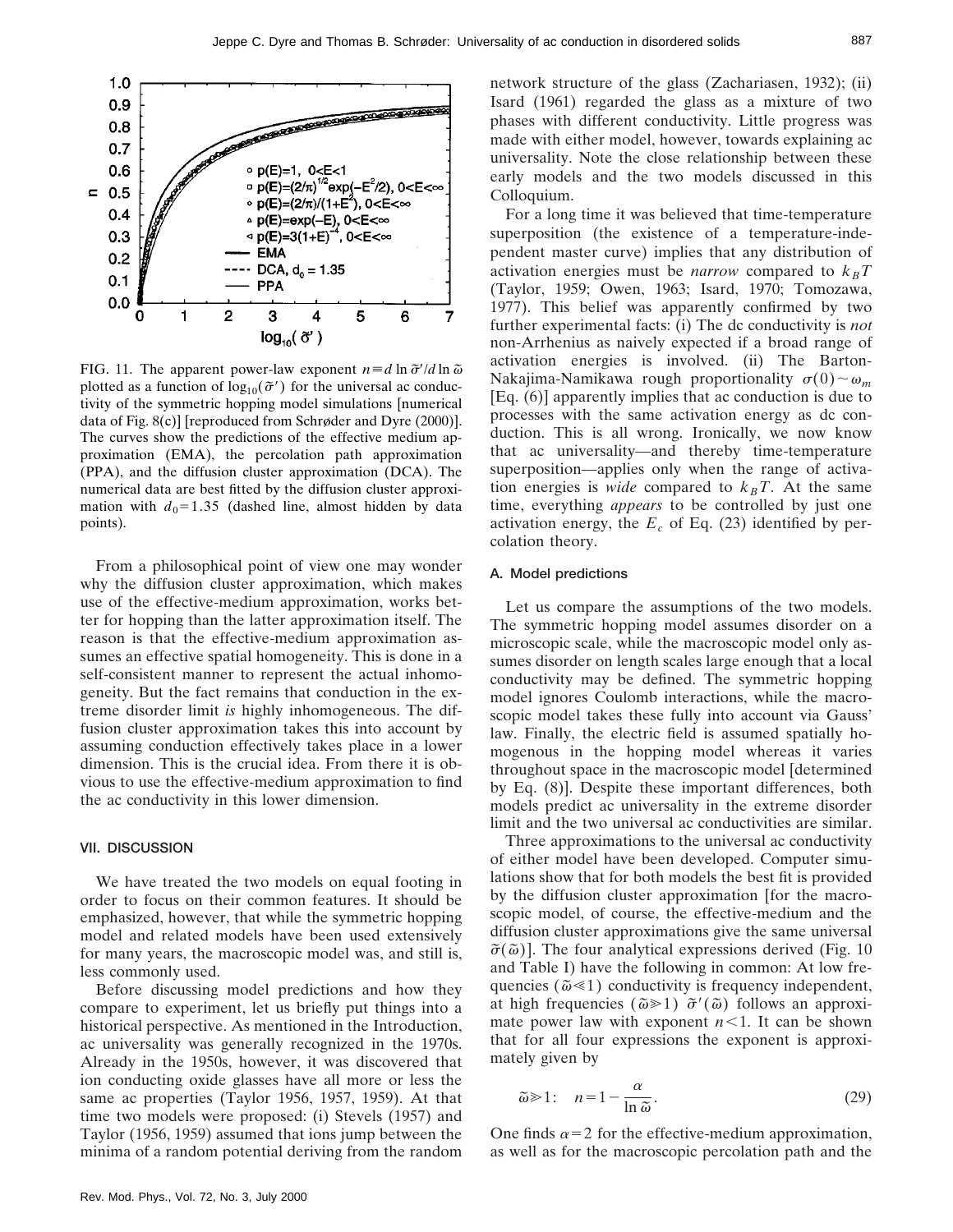macroscopic diffusion cluster approximations. For the hopping percolation path approximation  $\alpha=3$ , while the hopping diffusion cluster approximation has  $\alpha=1$  $+2/d_0$ . In all cases  $n(\tilde{\omega}) \rightarrow 1$  for  $\tilde{\omega} \rightarrow \infty$ , which is also seen in computer simulations. This fact, in conjunction with the Barton-Nakajima-Namikawa relation's rough proportionality  $\sigma(0) \sim \omega_m$  (also predicted by either  $model<sup>13</sup>$ ) is the key to showing that both models predict all 16 points summarizing the experimental findings in Sec. III. The details of proving this (Dyre, 1988) are left to the reader.

We have focused exclusively on the real part of the ac conductivity, but the imaginary part also becomes universal in the extreme disorder limit and also follows an approximate power law above  $\omega_m$  with an exponent  $(\neq n,$  though) converging to 1 from below. There is, however, more to be said. Effective-medium calculations confirmed by computer simulations show that the imaginary part converges to universality more slowly than the real part as  $\beta \rightarrow \infty$ . The imaginary part therefore contains more system-specific information than the real part.<sup>14</sup>

#### **B. Models versus experiment**

Figure 12 gives three examples comparing model predictions to experimental data. Figure 12(a) shows the very first published data indicating ac universality (Taylor, 1956, 1959) and simulations of hopping in the extreme disorder limit. In this figure we follow Taylor by presenting dielectric loss as a function of frequency. Figure 12(b) compares data for several sodium-germanate glasses (Sidebottom, 1999) to the same hopping model simulations. Given the fact that the symmetric hopping model in the extreme disorder limit has no fitting parameters, the fits in Figs. 12(a) and 12(b) are the best one can reasonably hope for. Figure 12(c) presents ac data which are better fitted by the macroscopic model. These data are for a metal cluster compound where conduction proceeds by electrons tunneling between metal islands. It is generally believed that these solids are well described by the symmetric hopping model (van Staveren, Brom, and de Jongh, 1991). We find, however, that the macroscopic model works better for these systems.

#### **C. Outlook**

There are many unsolved problems. Although one could argue—and we certainly do—that for both models ac universality in the extreme disorder limit has been demonstrated beyond any reasonable doubt, no *rigorous* proofs of ac universality exist.

Assuming ac universality, a number of problems remain:

• In regard to the diffusion cluster approximation the one which works best for both models—it is important to precisely characterize the diffusion cluster and determine its dimension from analytical arguments and independent simulations.

• In both models there are links (*RC* elements/jump rates) with associated relaxation times much *longer* than the inverse loss peak frequency. For neither dc nor ac conductivity do these elements play a significant role. They have, however, other physical consequences like generating 1/*f* noise of the dc conductivity (Morozovskii and Snarskii, 1993; Baskin *et al.*, 1997). Is this confirmed by experiment? In other words: Do disordered solids have anomalously large 1/*f* resistance fluctuations?

• In any hopping model which ignores charge carrier interactions the complete characterization of random walks lies in the *k*-dependent, frequency-dependent diffusion constant  $D(k,\omega)$ .<sup>15</sup> Is  $D(k,\omega)$  also universal in the extreme disorder limit? If yes, for which *k*'s is this the case?

• As mentioned, the symmetric hopping model may be derived by (nonrigorously) linearizing the hopping model with random site energies and Fermi statistics. Does the latter more realistic model (Baranovskii and Cordes, 1999; Porto *et al.*, 2000) exhibit ac universality in the extreme disorder limit and, if yes, does it have the same universal  $\tilde{\sigma}(\tilde{\omega})$  as the symmetric hopping model?

• What about hopping models that are not symmetric: Do they exhibit ac universality always, sometimes, or never?

• Large-scale computer simulations of the macroscopic model are available in two dimensions (Dyre, 1993), but are still lacking in three dimensions. These simulations are needed, in particular, to confirm or reject the preliminary finding that the effective-medium approximation works well for this model also in three dimensions (Riedel and Dyre, 1994).

These problems all relate specifically to the two models. The overall purpose of future work, however, should be to advance our understanding to the point where reliable information about conduction mechanisms can be obtained from ac data and their *deviations* from universality. It seems to us that we are only at the beginning of such endeavors.

 $13$ Two of the four expressions in Table I (hopping percolation path approximation and hopping diffusion cluster approximation) have no dielectric loss peaks. These are artifacts of the approximations—in simulations both models do exhibit loss peaks. [In our hopping simulations we find that at extreme disorder the Barton-Nakajima-Namikawa relation, Eq. (5), is obeyed with  $p=1.5\pm0.4$ , while *p* has not been determined for the macroscopic model.]

 $14$ In principle the imaginary part is uniquely determined from the real part via the Kramers-Kronig relation (Landau and Lifshitz, 1969), but this requires that the real part is known at all frequencies.

<sup>&</sup>lt;sup>15</sup>If  $P(\mathbf{r},t)$  is the probability to find the charge carrier at site **r** at time *t* given that it started at the origin at time 0,  $D(k,\omega)$  is defined as follows:  $1/[i\omega + k^2D(k,\omega)]$  $=\int_0^{\infty} dt e^{-i\omega t} \int d\mathbf{r} P(\mathbf{r},t) e^{i\mathbf{k}\cdot \mathbf{r}}$ . For small *k*'s, *D*(*k*,  $\omega$ ) reduces to  $D(\omega)$ .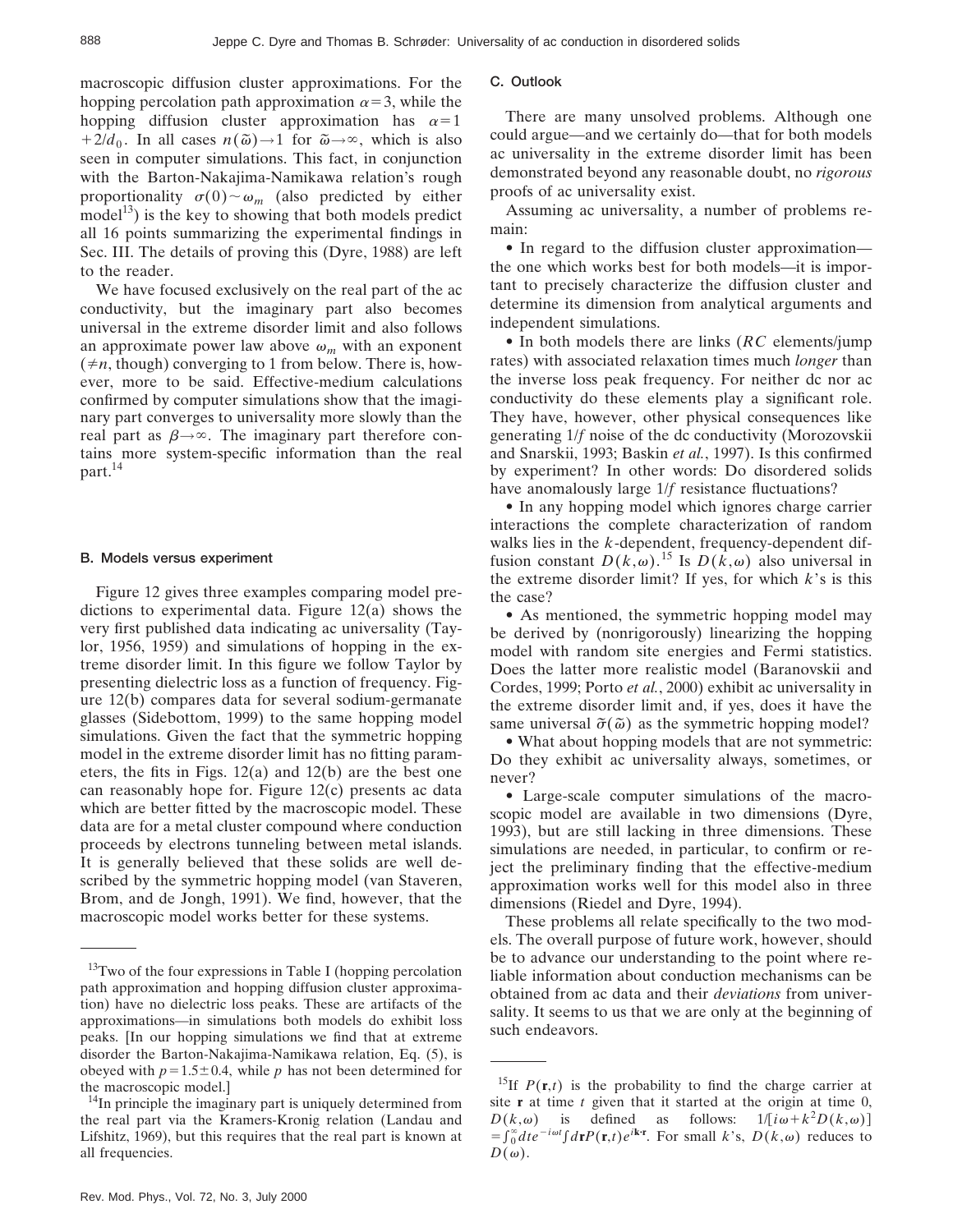

FIG. 12. Models versus experiment. (a) gives the dielectric loss for the first published data showing ac universality [solid symbols, data for five different ion conducting oxide glasses taken from Fig. 12 in Taylor (1959), an extension of Fig. 9 in Taylor (1956)]. The highfrequency data were obtained by Taylor by extrapolation, assuming time-temperature superposition. Taylor's data are compared to simulations of the symmetric hopping model in the extreme disorder limit [open symbols, as in Fig.  $8(c)$ ]. (b) shows the data of Sidebottom (1999) on sodium-germanate glasses compared to symmetric hopping model simulations in the extreme disorder limit, both data sets scaled according to Eq. (7) (*f*  $=\omega/2\pi$ ). Also shown are the best analytic approximations to the two models, the hopping diffusion cluster approximation (DCA) and the macroscopic diffusion cluster approximation (DCA) [reproduced from Schrøder and Dyre (2000)]. (c) shows data for the metal cluster compound Pd-7/8 (Reedijk *et al.*, 1998) compared to symmetric hopping model simulations. The curves give the diffusion cluster approximations for hopping and for the macroscopic model. In this figure the frequency scaling was fixed by requiring same  $\tilde{\sigma}$ <sup>'</sup> at the highest frequencies for data as well as for analytical approximations.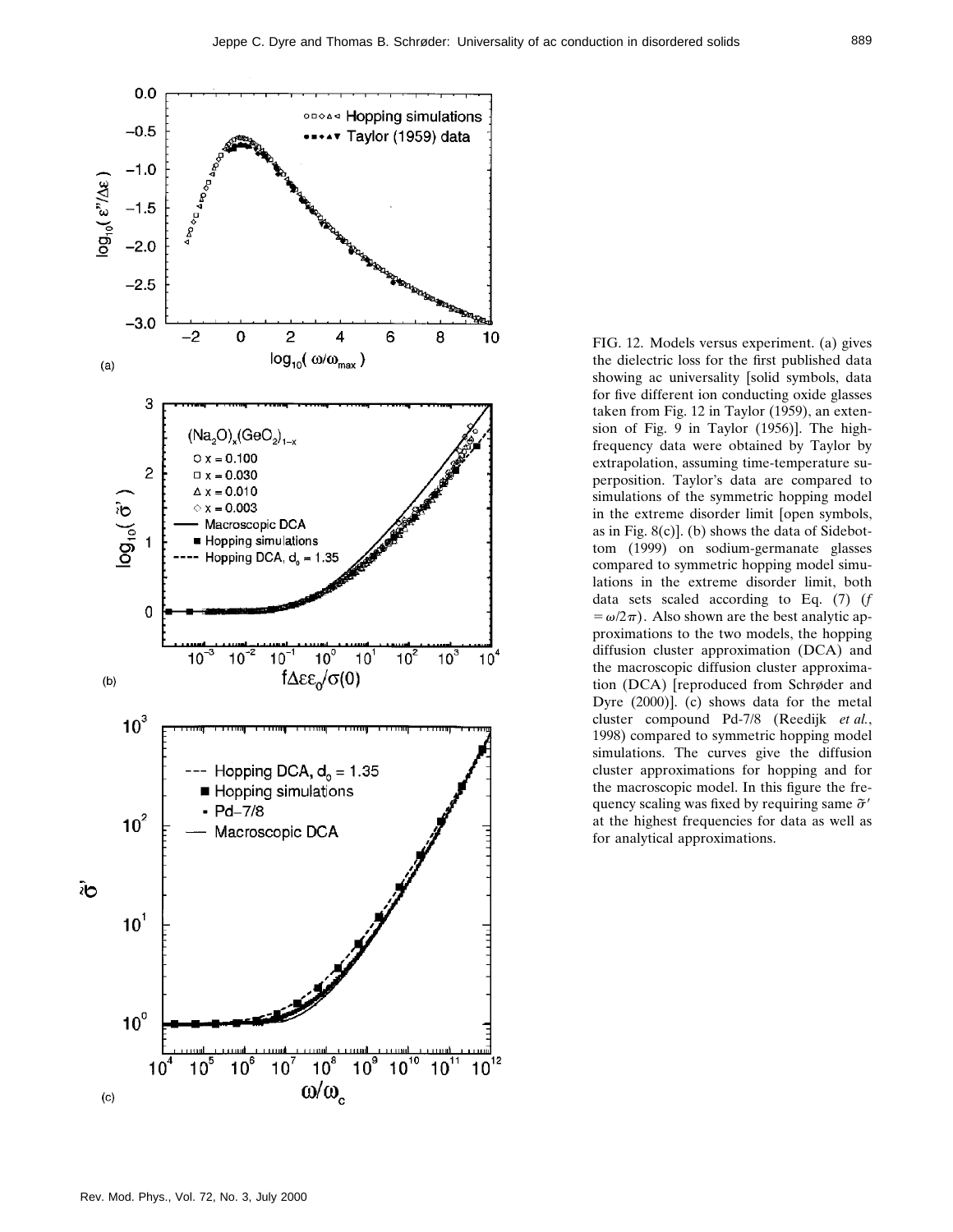## **ACKNOWLEDGMENTS**

This paper is based on talks given by J.C.D. in Leipzig and Marburg (Germany) in May 1999. Friedrich Kremer and Sergei Baranovskii are thanked for their most kind hospitality in hosting these visits.

#### **REFERENCES**

- Alexander, S., J. Bernasconi, W. R. Schneider, and R. Orbach, 1981, ''Excitation dynamics in random one-dimensional systems,'' Rev. Mod. Phys. **53**, 175–198.
- Ambegaokar, V., B. I. Halperin, and J. S. Langer, 1971, ''Hopping conductivity in disordered systems,'' Phys. Rev. B **4**, 2612–2620.
- Angell, C. A., 1990, ''Dynamic processes in ionic glasses,'' Chem. Rev. **90**, 523–542.
- Balkan, N., P. N. Butcher, W. R. Hogg, A. R. Long, and S. Summerfield, 1985, ''Analysis of frequency-dependent loss data in amorphous silicon and germanium,'' Philos. Mag. B **51**, L7–L12.
- Baranovskii, S. D., and H. Cordes, 1999, ''On the conduction mechanism in ionic glasses,'' J. Chem. Phys. **111**, 7546–7557.
- Barton, J. L., 1966, "La relaxation diélectrique de quelques verres ternaires silice oxyde alcalin oxyde alcalino-terreux,'' Verres et Refr. **20**, 328–334.
- Baskin, E. M., A. A. Snarskii, A. Morozovskiy, J. Malinsky, and N. Abdellatif, 1997, ''Effective properties for systems with distributed resistances in continuous space,'' Phys. Rev. B **56**, 11611–11618.
- Becker, R., 1967, *Theory of Heat*, second edition (Springer, Berlin).
- Bergman, D. J., and D. Stroud, 1992, ''Physical properties of macroscopically inhomogeneous media,'' in *Solid State Physics*, Vol. 46, edited by H. Ehrenreich and D. Turnbull (Academic, Boston), pp. 147–269.
- Berryman, J. G., 1980, ''Long-wavelength propagation in composite elastic media. I. Spherical inclusions,'' J. Acoust. Soc. Am. **68**, 1809–1819.
- Bianchi, R. F., P. H. Souza, T. J. Bonagamba, H. C. Panepucci, and R. M. Faria, 1999, ''Ionic conduction and structural properties of organic-inorganic composite based on poly(propileneglycol),'' Synth. Met. **102**, 1186–1189.
- Böttcher, C. J. F., and P. Bordewijk, 1978, *Theory of Electric Polarization*, *Vol. 2, Dielectric Polarization* (Elsevier, Amsterdam).
- Böttger, H., and V. V. Bryksin, 1985, *Hopping Conduction in Solids* (Akademie, Berlin).
- Bouchaud, J.-P., and A. Georges, 1990, ''Anomalous diffusion in disordered media: Statistical mechanisms, models and physical applications,'' Phys. Rep. **195**, 127–293.
- Broadbent, S. R., and J. M. Hammersley, 1957, ''Percolation processes. I. Crystals and mazes,'' Proc. Cambridge Philos. Soc. **53**, 629–641.
- Brom, H. B., J. A. Reedijk, H. C. F. Martens, L. J. Adriaanse, L. J. de Jongh, and M. A. J. Michels, 1998, ''Frequency and temperature scaling in the conductivity and its structural consequences,'' Phys. Status Solidi B **205**, 103–109.
- Brown, R., and B. Esser, 1995, ''Kinetic networks and orderstatistics for hopping in disordered systems,'' Philos. Mag. B **72**, 125–148.
- Bruggeman, D. A. G., 1935, ''Berechnung verschiedener physikalischer Konstanten von heterogenen Substanzen. I. Diele-

ktrizitätskonstanten und Leitfähigkeiten der Mischkörper aus isotropen Substanzen,'' Ann. Phys. (Leipzig) **24**, 636–679.

- Bryksin, V. V., 1980, ''Frequency dependence of the hopping conductivity for three-dimensional systems in the framework of the effective-medium method,'' Fiz. Tverd. Tela (Leningrad) **22**, 2441–2449 [Sov. Phys. Solid State **22**, 1421–1426].
- Butcher, P. N., 1974, ''Stochastic interpretation of the rate equation formulation of hopping transport theory,'' J. Phys. C **7**, 879–892.
- Churchill, R. V., and J. W. Brown, 1984, *Complex Variables and Applications*, fourth edition (McGraw Hill, New York).
- Clerc, J. P., G. Giraud, J. M. Laugier, and J. M. Luck, 1990, ''The AC electrical conductivity of binary disordered systems, percolation clusters, fractals and related models,'' Adv. Phys. **39**, 191–308.
- Cramer, C., and M. Buscher, 1998, ''Complete conductivity spectra of fast ion conducting silver iodide/silver selenate glasses,'' Solid State Ionics **105**, 109–120.
- Durand, B., G. Taillades, A. Pradel, M. Ribes, J. C. Badot, and N. Belhadj-Tahar, 1994, ''Frequency dependence of conductivity in superionic conducting chalcogenide glasses,'' J. Non-Cryst. Solids **172–174**, 1306–1314.
- Dyre, J. C., 1988, ''The random free energy barrier model for ac conduction in disordered solids,'' J. Appl. Phys. **64**, 2456– 2468.
- Dyre, J. C., 1993, ''Universal low-temperature ac conductivity of macroscopically disordered nonmetals,'' Phys. Rev. B **48**, 12511–12526.
- Dyre, J. C., 1994, ''Studies of ac hopping conduction at low temperatures,'' Phys. Rev. B **49**, 11709–11720; **50**, 9692(E).
- Dyre, J. C., 1995, ''Energy master equation: A lowtemperature approximation to Bässler's random-walk model,'' Phys. Rev. B **51**, 12276–12294.
- Dyre, J. C., and J. M. Jacobsen, 1995, ''Universal time dependence of the mean-square displacement in extremely rugged energy landscapes with equal minima,'' Phys. Rev. E **52**, 2429–2433.
- Dyre, J. C., and T. B. Schrøder, 1996, "Effective onedimensionality of universal ac hopping conduction in the extreme disorder limit,'' Phys. Rev. B **54**, 14884–14887.
- Economou, E. N., 1983, *Green's Functions in Quantum Physics*, second edition (Springer, Berlin).
- Elliott, S. R., 1990, *Physics of Amorphous Materials*, second edition (Longman Scientific, London).
- Elliott, S. R., 1994, ''Frequency-dependent conductivity in ionically and electronically conducting amorphous solids,'' Solid State Ionics **70Õ71**, 27–40.
- Epstein, A. J., 1986, ''AC conductivity of polyacetylene: Distinguishing mechanisms of charge transport,'' in *Handbook of Conducting Polymers*, Vol. 2, edited by T. A. Skotheim (Marcel Dekker, New York), pp. 1041–1097.
- Fiegl, B., R. Kuhnert, M. Ben-Chorin, and F. Koch, 1994, ''Evidence for grain boundary hopping transport in polycrystalline diamond films,'' Appl. Phys. Lett. **65**, 371–373.
- Fishchuk, I. I., 1986, ''The AC conductivity and Hall effect in inhomogeneous semiconductors,'' Phys. Status Solidi A **93**, 675–684.
- Fisher, M. E., 1998, ''Renormalization group theory: Its basis and formulation in statistical physics,'' Rev. Mod. Phys. **70**, 653–681.
- Funke, K., 1993, ''Jump relaxation in solid electrolytes,'' Prog. Solid State Chem. **22**, 111–195.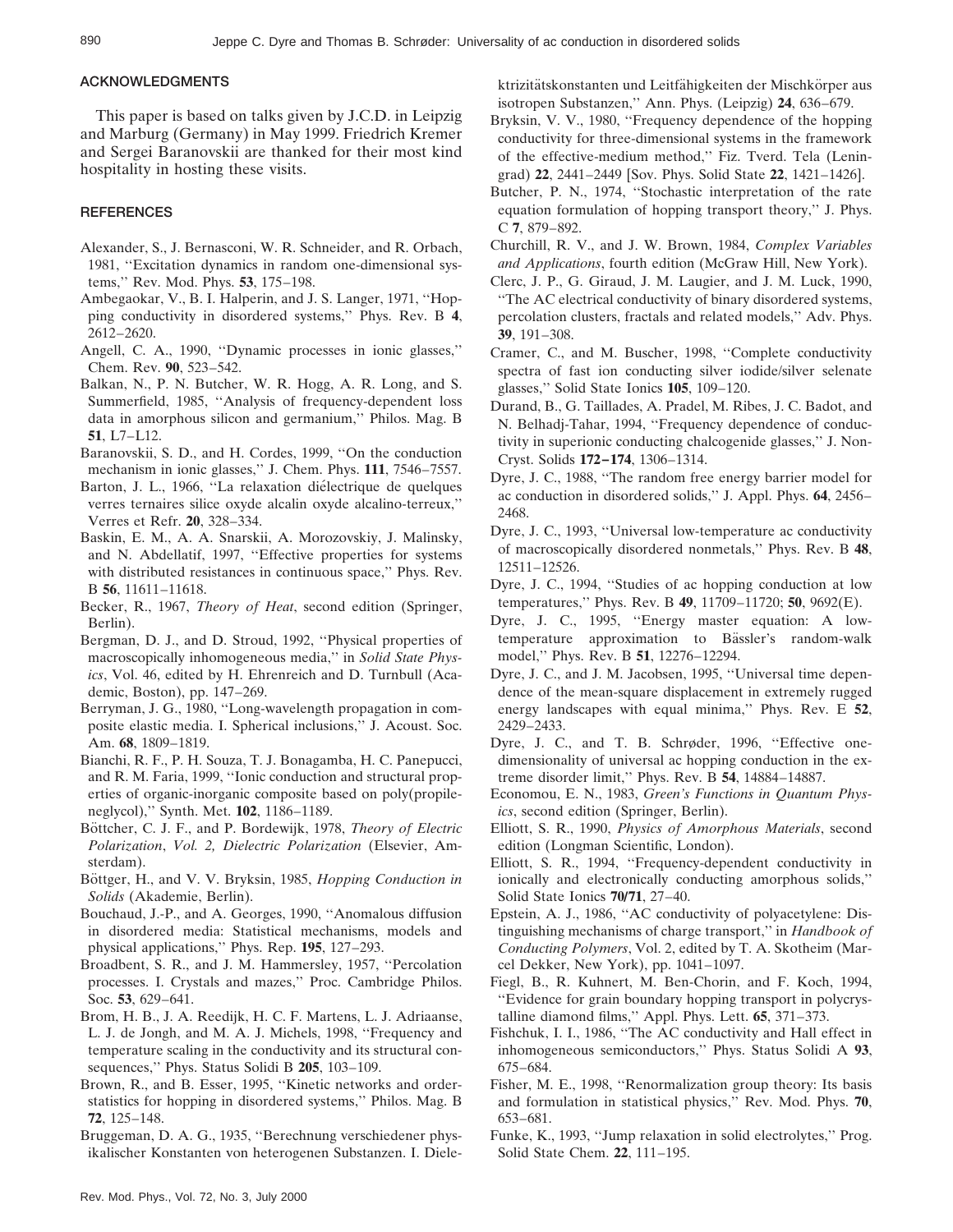- Ghosh, A., and M. Sural, 1999, ''A new scaling property of fluoride glasses: Concentration and temperature independence of the conductivity spectra,'' Europhys. Lett. **47**, 688– 693.
- Goldenfeld, N., 1992, *Lectures on Phase Transitions and the Renormalization Group* (Addison-Wesley, Reading, Massachusetts).
- Haus, J. W., and K. W. Kehr, 1987, ''Diffusion in regular and disordered lattices,'' Phys. Rep. **150**, 263–406.
- Howell, F. S., R. A. Bose, P. B. Macedo, and C. T. Moynihan, 1974, ''Electrical relaxation in a glass-forming molten salt,'' J. Phys. Chem. **78**, 639–648.
- Hughes, B. D., 1996, *Random Walks and Random Environments*, Vol. 2 (Clarendon, Oxford).
- Hunt, A., 1995, ''Approximate power-law conductivity in the multiple-hopping regime,'' J. Non-Cryst. Solids **183**, 109–121.
- Isard, J. O., 1961, ''A study of the migration loss in glass and a generalized method of calculating the rise of dielectric loss with temperature,'' Proc. Inst. Electr. Eng. **109B**, Suppl. No. 22, 440–447 [The Institution of Electrical Engineers, Paper No. 3636].
- Isard, J. O., 1970, ''Dielectric dispersion in amorphous conductors,'' J. Non-Cryst. Solids **4**, 357–365.
- Isichenko, M. B., 1992, ''Percolation, statistical topography, and transport in random media,'' Rev. Mod. Phys. **64**, 961– 1043.
- Jastrzebska, M. M., S. Jussila, and H. Isotalo, 1998, ''Dielectric response and a.c. conductivity of synthetic dopa-melanin polymer,'' J. Mater. Sci. **33**, 4023–4028.
- Jonscher, A. K., 1977, ''The 'universal' dielectric response,'' Nature (London) **267**, 673–679.
- Jonscher, A. K., 1996, *Universal Relaxation Law* (Chelsea Dielectrics, London).
- Kahnt, H., 1991, ''Ionic transport in oxide glasses and frequency dependence of conductivity,'' Ber. Bunsenges. Phys. Chem. **95**, 1021–1025.
- Kimball, J. C., and L. W. Adams, Jr., 1978, ''Hopping conduction and superionic conductors,'' Phys. Rev. B **18**, 5851–5858.
- Kirkpatrick, S., 1973, ''Percolation and conduction,'' Rev. Mod. Phys. **45**, 574–588.
- Kittel, C., 1996, *Introduction to Solid State Physics*, seventh edition (Wiley, New York).
- Kremer, F., 1999, private communication.
- Kuanr, B. K., and G. P. Srivastava, 1994, ''Dispersion observed in electrical properties of titanium-substituted lithium ferrites,'' J. Appl. Phys. **75**, 6115–6117.
- Kubo, R., 1957, ''Statistical-mechanical theory of irreversible processes, I. General theory and simple applications to magnetic and conduction problems,'' J. Phys. Soc. Jpn. **12**, 570– 586.
- Kulkarni, A. R., P. Lunkenheimer, and A. Loidl, 1998, ''Scaling behaviour in the frequency dependent conductivity of mixed alkali glasses,'' Solid State Ionics **112**, 69–74.
- Lakatos, A. I., and M. Abkowitz, 1971, ''Electrical properties of amorphous Se,  $As_2Se_3$ , and  $As_2S_3$ ," Phys. Rev. B 3, 1791– 1800.
- Landau, L. D., and E. M. Lifshitz, 1969, *Statistical Physics*, second edition (Pergamon, Oxford).
- Landauer, R., 1978, ''Electrical conductivity in inhomogeneous media,'' in *Electrical Transport and Optical Properties of Inhomogeneous Media*, AIP Conf. Proc. No. 40, edited by J. C. Garland and D. B. Tanner (AIP, New York), pp. 2-43.
- Lidiard, A. B., 1957, ''Ionic conductivity,'' in *Handbuch der Physik*, Vol. 20, edited by S. Flügge (Springer, Berlin), pp. 246–349.
- Long, A. R., 1982, ''Frequency-dependent loss in amorphous semiconductors,'' Adv. Phys. **31**, 553–637.
- Long, A. R., 1991, ''Hopping conductivity in the intermediate frequency regime,'' in *Hopping Transport in Solids*, edited by M. Pollak and B. Shklovskii (Elsevier, Amsterdam), pp. 207– 231.
- Long, A. R., and N. Balkan, 1980, "A.c. loss in amorphous germanium,'' J. Non-Cryst. Solids **35–36**, 415–420.
- Macdonald, J. R., 1997, ''Possible universalities in the ac frequency response of dispersed, disordered materials,'' J. Non-Cryst. Solids **210**, 70–86.
- Mansingh, A., 1980, ''A.c. conductivity of amorphous semiconductors,'' Bull. Mater. Sci. (India) **2**, 325–351.
- Maxwell, J. C., 1891, *A Treatise on Electricity and Magnetism*, Vol. 1, third edition (Clarendon, Oxford).
- Miller, A., and E. Abrahams, 1960, ''Impurity conduction at low concentrations,'' Phys. Rev. **120**, 745–755.
- Morozovskii, A. E., and A. A. Snarskii, 1993, ''Percolation description of the conductivity of random networks with a broad spectrum of the distribution of resistances,'' Zh. Eksp. Teor. Fiz. **104**, 4059–4071 [JETP **77**, 959–965].
- Mott, N. F., and E. A. Davis, 1979, *Electronic Processes in Non-crystalline Materials*, second edition (Clarendon, Oxford).
- Nakajima, T., 1972, ''Correlation between electrical conduction and dielectric polarization in inorganic glasses,'' in *Conference on Electrical Insulation and Dielectric Phenomena* (National Academy of Sciences, Washington, DC), pp. 168– 176.
- Namikawa, H., 1975, ''Characterization of the diffusion process in oxide glasses based on the correlation between electric conduction and dielectric relaxation,'' J. Non-Cryst. Solids **18**, 173–195.
- Ngai, K. L., and C. T. Moynihan, 1998, ''The dynamics of mobile ions in ionically conducting glasses and other materials,'' MRS Bull. **23** (11), 51–56.
- Owen, A. E., 1963, ''Electric conduction and dielectric relaxation in glass,'' in *Progress in Ceramic Science*, Vol. 3, edited by J. E. Burke (Macmillan, New York), pp. 77–196.
- Owen, A. E., 1977, ''The electrical properties of glasses,'' J. Non-Cryst. Solids **25**, 370–423.
- Pollak, M., and T. H. Geballe, ''Low-frequency conductivity due to hopping processes in silicon,'' 1961, Phys. Rev. **122**, 1742–1753.
- Porto, M., P. Maass, M. Meyer, A. Bunde, and W. Dieterich, 2000, ''Hopping transport in the presence of site-energy disorder: Temperature and concentration scaling of conductivity spectra,'' Phys. Rev. B **61**, 6057–6062.
- Reedijk, J. A., L. J. Adriaanse, H. B. Brom, L. J. de Jongh, and G. Schmid, 1998, ''Crossover from phonon- to photonmediated charge transport observed in metal-cluster compounds,'' Phys. Rev. B **57**, R15116–R15119.
- Rehwald, W., H. Kiess, and B. Binggeli, 1987, ''Frequency dependent conductivity in polymers and other disordered materials,'' Z. Phys. B **68**, 143–148.
- Reitz, J. R., F. J. Milford, and R. W. Christy, 1993, *Foundations of Electromagnetic Theory*, fourth edition (Addison-Wesley, Reading, Massachusetts).